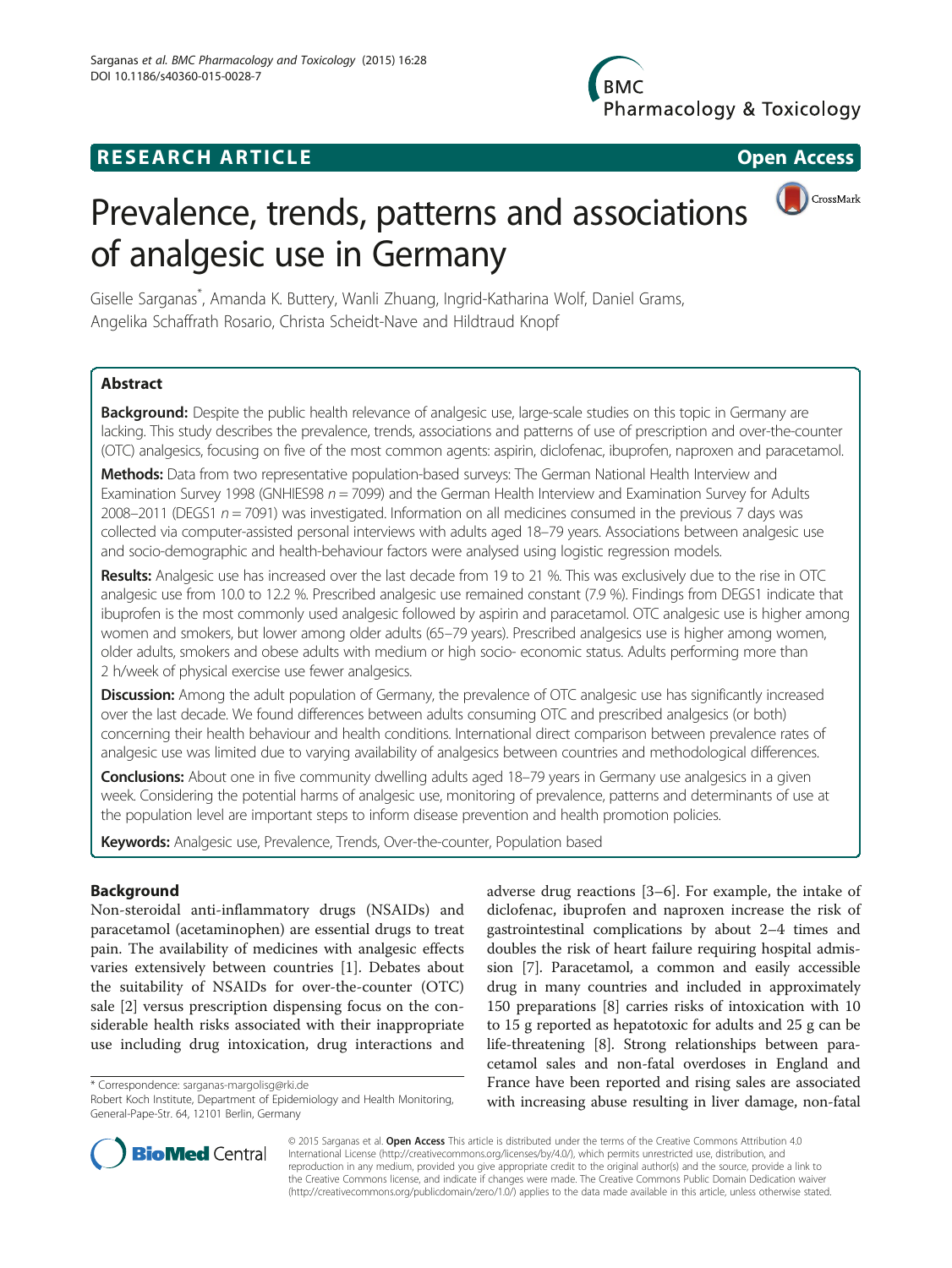self-poisonings and suicides [\[9](#page-11-0), [10](#page-11-0)]. In the US, 458 people die per year because of paracetamol overdose and about 100 of these are accidental [[11](#page-11-0)]. Since April 2009 in Germany OTC-sales of paracetamol are restricted to 10 g of active ingredients per package [[12](#page-11-0)]. Drug regulatory authorities and healthcare systems face challenges in balancing the availability of analgesics in the market while controlling their associated risks, particularly in the context of ageing populations and rising long term conditions.

In Germany, in addition to prescription dispensing, aspirin, diclofenac, ibuprofen, naproxen and paracetamol are widely available OTC at pharmacies (not supermarkets) and through internet pharmacies, always involving professional pharmacists in the sale. According to the national pharmaceutical manufacturers' association ('Bundesverband der Arzneimittelhersteller e.V.') people in Germany spent on average just over 60€ per person on all OTC preparations, including analgesics in 2012 [\[13\]](#page-11-0).

Analgesic consumption is critically relevant for public health, but representative population-based data on their actual use is rare. Most of the existing analgesic use studies are based on prescription-, health care insurance-, or secondary care data. This study describes the prevalence of actual analgesics use (prescribed and selfmedication) in a representative German sample of noninstitutionalized adults aged 18–79 years using data from two German National Health Interview and Examination Surveys (1998 and 2008–2011) conducted by the Robert Koch Institute. We focus on five common analgesics available both OTC and with prescription in Germany [[14](#page-11-0)]: aspirin, diclofenac, ibuprofen, paracetamol and naproxen. We describe prevalences of analgesic use, factors associated with their consumption, patterns of their use and differences over the decade between the two surveys.

#### Methods

# Study population

The present study is based on data from two national health examination surveys conducted by the Robert Koch Institute (RKI): the German National Health Interview and Examination Survey 1998 (GNHIES98) and the German Health Interview and Examination Survey for Adults 2008–2011 (DEGS1) [\[15\]](#page-11-0). Participants were recruited by a nationwide two-stage clustering sample design in both surveys. In the first stage, communities, representative for size, location and structure of German communities were selected. In the second stage a representative sample of adults aged 18–79 years was drawn from local population registers of those communities (7124 GNHIES98 participants from 120 communities and 8152 DEGS1 participants from 180 communities). All GNHIES98 participants were invited to re-participate in DEGS1 (response rate 62 %,  $n = 3959$ ). An additional cross-

sectional sample of 4193 first-time participants (response rate 42 %) was recruited for DEGS1 based on the same sampling design, in order to achieve a nationally representative sample of the population 18–79 years of age. GNHIES98 and DEGS1 employ identical survey methods and measurement protocols (self-administered questionnaires, computer-assisted personal interviews (CAPI), medical examinations, physiological measurements and tests and the collection of blood and urine samples) enabling valid comparisons between the surveys [\[15, 16\]](#page-11-0).

#### Data collection

Current medication intake was recorded via CAPI in the local study centres. In the invitation letter, participants were requested to bring all original packages of medicines or dietary supplements they had used in the previous 7 days. Participants were asked: "Have you taken any medicinal products or dietary supplements within the last 7 days, such as vitamins or minerals? Please don't forget any painkillers, insulin preparations, medications issued by a physician, injections or plant-based medicinal products and please also list medications from the supermarket or drugstore".

In the GNHIES98 study, the name of the product, the Anatomical Therapeutic Chemical (ATC) code, the application form (e.g. oral or topical) and the standard package size were recorded by the interviewer manually. In DEGS1, the information was scanned directly from the package. Most data were collected from original packages brought by participants. Only 1.5 % of participants needed to be subsequently contacted by telephone or mail to complete the medicine information required.

Additionally, information on the origin of medicines was collected. This included whether medicines were i) prescribed by a physician; ii) prescribed by a registered complementary medicine specialist (Heilpraktiker); iii) were obtained OTC or from other sources (e.g. the home medicine cabinet). Prescribed analgesic use was defined as preparations prescribed by a physician or a registered complementary medicine specialist. OTC analgesic use was defined as analgesics purchased without prescription or non-prescribed analgesics available at home from the medicine cabinet. Those with missing data on the origin of analgesics were classified as "analgesics from unknown origin". If medicines were used regularly (at least 4 days/week), duration of usage was also recorded.

# Definition and identification of analgesic use

This study focuses on five commonly used analgesics: aspirin, diclofenac, ibuprofen, paracetamol and naproxen. Participants were defined as "analgesic users" according to the therapeutic effects: "analgesic", "antipyretic" and "antiinflammatory" based on the ATC codes. For example,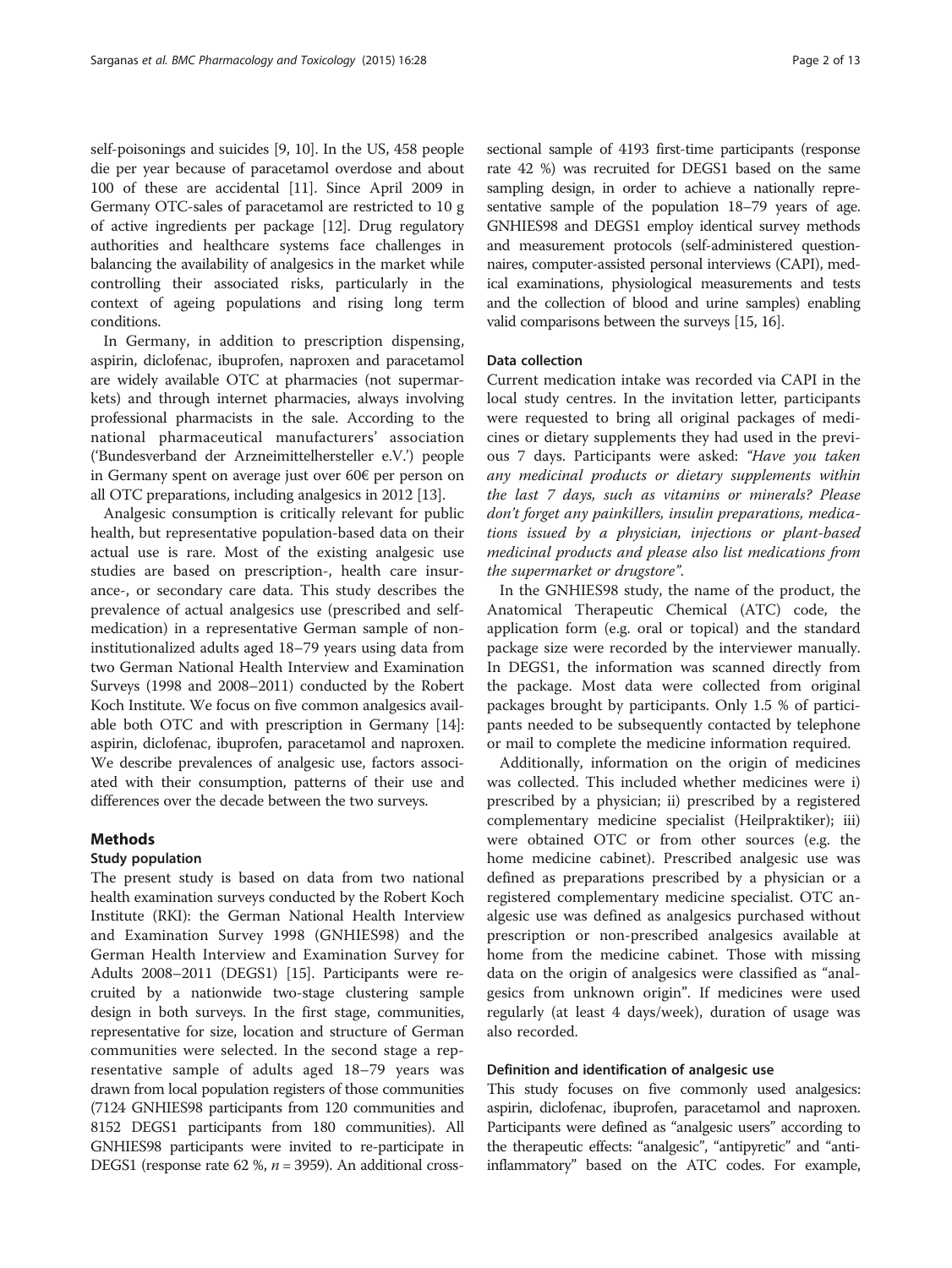aspirin is indicated for multiple uses including cardiovascular disease prevention as well as an analgesic. Only ATC codes related to analgesic effects were included and ATC codes related to other indications were excluded. Therefore in this analysis we restricted the included ATC codes to 7 out of 12 possible ATC codes for aspirin (A01AD05, M01BA03, N02AA66, N02BA01, N02BA51, N02BA71 and R05XA02); 6 out of 7 ATC codes for diclofenac (M01AB05, M01AB55, M02AA15, N02AA65, S01BC03 and S01CC01); 5 out of 7 ATC codes for ibuprofen (D09AC04, G02CC01, M01AE01, M01AE14 and M02AA13); and 5 out of the 7 ATC codes for paracetamol (N02AA69, N02BE01, N02BE51, N02BE61 and R05XA01). For naproxen all 5 ATC codes (G02CC02, M01AE02, M01AE52, M01AE56 and M02AA12) were included.

#### Socio-demographic and health variables

Based on a literature review, we investigated a range of participants' characteristics for associations with analgesic use. Socio-demographic characteristics included: age; gender; size of municipality categorised as rural (<5000 inhabitants), small town (5000 to <20,000 inhabitants), medium-sized town (20,000 to <100,000 inhabitants) and city (>100,000 inhabitants); socio-economic status (SES) was measured as an aggregated index including income, education and occupation. Education were assessed according to the International Standard Classification of Educational Degrees (ISCED-97) and categorised as low, medium and high [\[17, 18\]](#page-11-0).

Health behaviour and conditions investigated included: body mass index (BMI) classified as underweight  $\left($  <18.5 kg/m<sup>2</sup>), normal  $(18.5 - 25$  kg/m<sup>2</sup>), overweight  $(25 -  $30 \text{ kg/m}^2$ ) and obese:  $(>30 \text{ kg/m}^2)$ ; smoking status$ categorised as regular smoker (smoking daily), occasional smoker (smoking less than daily), ex-smoker (previously smoking) and never-smoker; physical activity measured using standardised questions [[19](#page-11-0)] and alcohol consumption measured using the Alcohol Use Disorders Identification Test (AUDIT-C) [[20](#page-11-0)]. Women and men with more than four and five points respectively on the 12-point scale were classified as high-risk alcohol drinkers [[21](#page-11-0)].

#### Statistical analysis

Only participants who completed the interview on medication usage were included in the analyses (GNHIES98:  $n = 7099$ ; DEGS1:  $n = 7091$ ). To examine the prevalence of analgesic use, both cross-sectional and trend analyses were conducted using a weighting factor which corrects for deviations in the sample from the population structure with regard to age, sex, region of residence, and nationality, as well as municipality size and educational level reflecting the German population as of 31th Dec 2010 [[22](#page-11-0)]. Calculation of the weighting factor also included the re-participation probability of GNHIES98

participants, based on a logistic regression model. Descriptive statistics were used to examine characteristics of the study population. Prevalence of overall analgesic use was grouped by each of the five analgesics and by source of origin (OTC only, prescribed only and participants using both, OTC and prescribed analgesics). Analgesic users were then stratified by socio-demographic and health characteristics. Categorical variables were expressed as percentages and 95 % confidence intervals (95 % CI) were reported. To examine relationships between analgesic use and socio-demographic characteristics and health behaviour, unadjusted and adjusted odds ratios (OR) and 95 % CI were determined using bivariate and multivariable logistic regression models with analgesic use as the dependent variable. Interactions of sex, age, SES, BMI category, smoking and physical exercise were tested for statistical significance. The models were run separately for overall analgesic use, use of OTC analgesics only and use of prescribed analgesics only. The SPSS-20 Complex Samples method was used in the analysis to account for the weighting and the clustering due to the two-stage sampling procedure. Group differences were considered statistically significant for p-values less than 0.05.

## Ethical considerations

Participants provided written informed consent prior to interview and examination in both surveys. GNHIES98 and DEGS1 were approved by the Federal and State Commissioners for Data Protection and the Charité-Universitätsmedizin Berlin ethics committee approved DEGS1 as well (No. EA2/047/08).

# Results

#### Prevalence of analgesic use

Prevalence of analgesic use in 1998 (GNHIES98) and 2008–11 (DEGS 1) are presented in Table [1](#page-3-0). Overall, analgesic use increased from 19.2 % in 1998 to 21.4 % in 2008–11. This is exclusively because of the significant rise in OTC analgesic use only from 10.0 to 12.2 %. Moreover, OTC analgesics use only increased in all subgroups of the population over this period, with stronger and statistically significant increases among women, adults aged 30–64 years, adults with low and medium SES and adults living in rural areas. In contrast, the prevalence of prescribed analgesic use remained constant in both surveys (7.9 %); the only increase observed over this period was among adults 30–44 years.

Prevalence and socio-demographic factors associated with specific analgesic use in 2008–11 are presented in Table [2.](#page-4-0) Overall, ibuprofen was the most commonly used analgesic. Naproxen was seldom used. Women used more ibuprofen and paracetamol than men. Paracetamol use decreased with age while diclofenac use increased with age. SES was associated mainly with diclofenac use;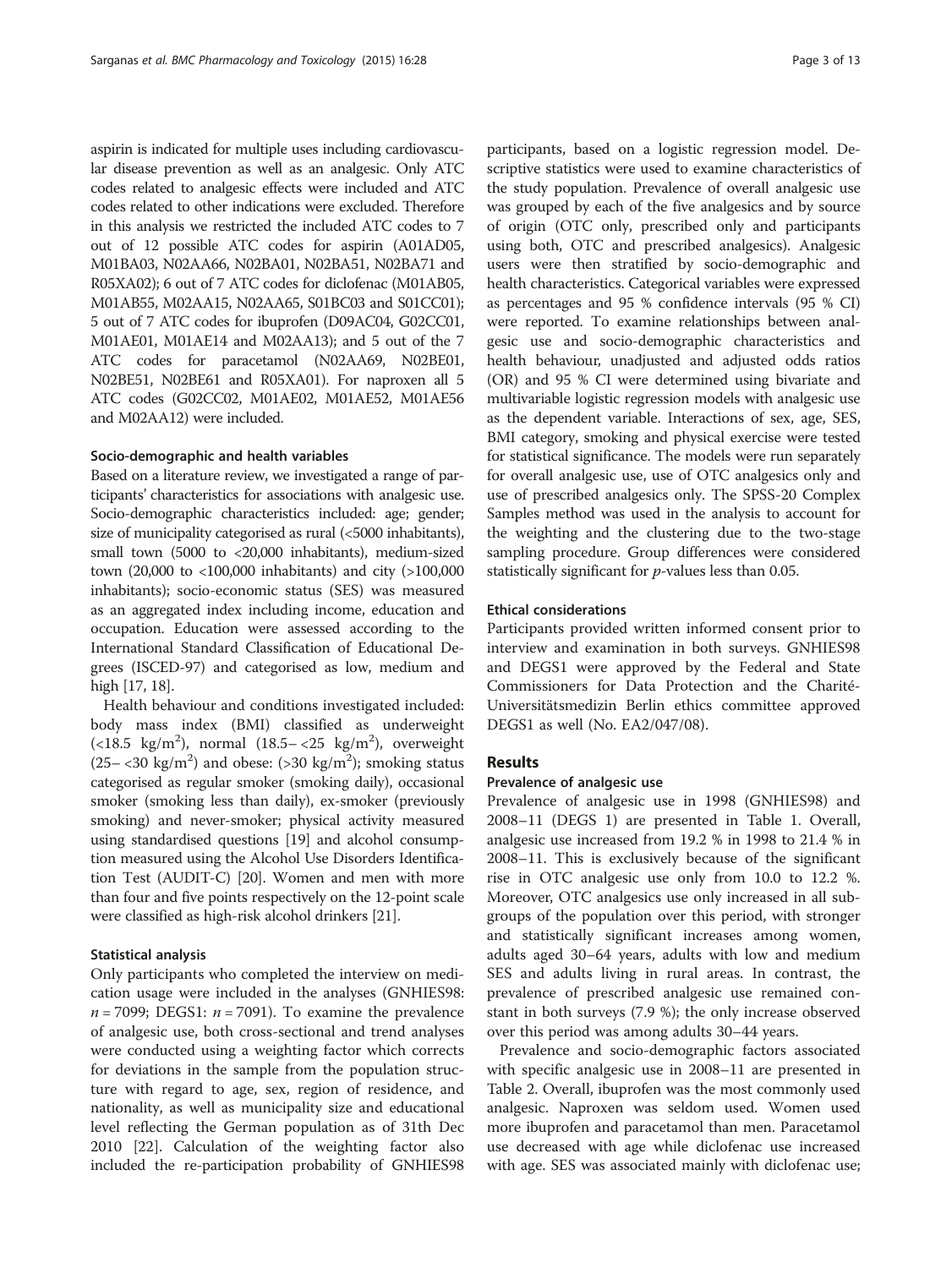|                         |                       |                      |                      | <b>Table 1</b> Trends in prevalence of analgesic use in Germany between German Health Interview and Examination Surveys GNHIES98 and DEGS1 |                      |                                 |                                    |                      |
|-------------------------|-----------------------|----------------------|----------------------|--------------------------------------------------------------------------------------------------------------------------------------------|----------------------|---------------------------------|------------------------------------|----------------------|
| Study subjects          | Overall analgesic use |                      |                      | OTC analgesic use only                                                                                                                     |                      | Prescription analgesic use only | OTC and prescription analgesic use |                      |
| GNHIES98 $n = 7099$     | <b>GNHIES98</b>       | DEGS1                | GNHIES98             | DEGS1                                                                                                                                      | GNHIES98             | DEGS1                           | GNHIES98                           | DEGS1                |
| DEGS1 $n = 7091$        | $n = 1311^e$          | $n = 1490^e$         | $n = 696$            | $n = 805$                                                                                                                                  | $n = 524$            | $n = 583$                       | $n = 36$                           | $n = 66$             |
|                         | Prevalence (95 % CI)  | Prevalence (95 % CI) | Prevalence (95 % CI) | Prevalence (95 % CI)                                                                                                                       | Prevalence (95 % CI) | Prevalence (95 % CI)            | Prevalence (95 % CI)               | Prevalence (95 % CI) |
| Total                   | 19.2 (18.1-20.3)      | 21.4 (20.1-22.6)     | $10.0(9.2-10.8)$     | 12.2 (11.2-13.2)                                                                                                                           | $7.9(7.1-8.7)$       | $7.9(7.1-8.7)$                  | $0.5(0.4-0.8)$                     | $0.9(0.6-1.2)$       |
| Gender                  |                       |                      |                      |                                                                                                                                            |                      |                                 |                                    |                      |
| Men                     | $16.1(14.7-17.6)$     | 17.6 (16.0-19.3)     | $8.2(7.2-9.3)$       | $9.4(8.2 - 10.8)$                                                                                                                          | $7.0(6.0-8.1)$       | $7.2(6.1 - 8.4)$                | $0.3(0.1-0.5)$                     | $0.4(0.2 - 0.8)$     |
| Women                   | 22.3 (20.7-23.9)      | 25.1 (23.4-27.0)     | $11.8(10.6 - 13.1)$  | 14.9 (13.5-16.5)                                                                                                                           | $8.8(7.7-10.0)$      | $8.5(7.5-9.7)$                  | $0.8(0.5-1.3)$                     | $1.3(0.9-1.8)$       |
| Age groups, years       |                       |                      |                      |                                                                                                                                            |                      |                                 |                                    |                      |
| $18 - 29$               | $17.7(15.3-20.4)$     | 19.5 (16.8-22.5)     | $13.2(11.1 - 15.6)$  | $14.8(12.5-17.6)$                                                                                                                          | $2.9(2.0-4.2)$       | $3.2(2.2 - 4.7)$                | $0.1(0.0-0.5)$                     | $0.7(0.3-1.8)$       |
| $30 - 44$               | 19.1 (17.3-21.2)      | 23.8 (21.2-26.7)     | $13.3(11.7-15.1)$    | 16.4 (14.2-18.9)                                                                                                                           | $4.6(3.7-5.8)$       | $6.8(5.3 - 8.8)$                | $0.4(0.2-0.8)$                     | $0.3(0.2-0.7)$       |
| $45 - 64$               | 19.4 (17.7-21.3)      | 21.6 (19.7-23.7)     | $9.4(8.1-10.8)$      | $12.0(10.5-13.7)$                                                                                                                          | $8.4(7.2-9.7)$       | $8.3(7.0-9.7)$                  | $1.0(0.6-1.5)$                     | $0.8(0.4-1.3)$       |
| $65+$                   | 20.2 (17.5-23.2)      | 19.5 (17.3-22.0)     | $3.7(2.6-5.3)$       | $4.5(3.5-5.8)$                                                                                                                             | $15.8(13.3 - 18.5)$  | 12.8 (10.9-15.0)                | $0.4(0.1-1.4)$                     | $1.9(1.2 - 3.0)$     |
| Socio-economic status   |                       |                      |                      |                                                                                                                                            |                      |                                 |                                    |                      |
| Low                     | 19.3 (16.7-22.2)      | 24.2 (21.3-27.4)     | $7.1(5.6-9.0)$       | $11.4(9.3-13.9)$                                                                                                                           | $10.2 (8.2 - 12.6)$  | $10.8(8.9-13.2)$                | $0.8(0.3-1.8)$                     | $1.3(0.7-2.6)$       |
| Medium                  | $19.5(18.1 - 21.0)$   | 20.9 (19.4-22.5)     | $10.1 (9.1 - 11.3)$  | $12.0(10.8-13.3)$                                                                                                                          | $8.1(7.2-9.2)$       | $7.6(6.7-8.7)$                  | $0.4(0.2-0.7)$                     | $0.8(0.5-1.2)$       |
| High                    | $18.7(16.5 - 21.1)$   | 19.7 (17.3-22.4)     | $12.6(10.7-14.6)$    | $13.1(11.1-15.4)$                                                                                                                          | $4.9(3.8-6.4)$       | $5.5(4.2 - 7.1)$                | $0.8(0.4-1.5)$                     | $0.7(0.4-1.2)$       |
| Municipality size       |                       |                      |                      |                                                                                                                                            |                      |                                 |                                    |                      |
| Rural <sup>a</sup>      | 16.3 (14.4-18.5)      | 20.1 (17.5 - 23.1)   | $7.8(6.4-9.4)$       | 10.9 (8.9-13.2)                                                                                                                            | $7.8(6.4 - 9.5)$     | $8.0(6.3-10.2)$                 | $0.4(0.2-1.0)$                     | $0.8(0.4-1.7)$       |
| Small town <sup>b</sup> | 16.8 (14.7-19.1)      | 19.5 (17.3-21.9)     | $7.7(6.4-9.3)$       | $9.9(8.3 - 11.7)$                                                                                                                          | $7.4(6.0-9.2)$       | $8.3(6.8-10.1)$                 | $0.3(0.1-0.9)$                     | $1.0(0.5-1.9)$       |
| Town <sup>c</sup>       | $20.3(18.3 - 22.6)$   | 22.0 (19.9-24.3)     | $10.9(9.3 - 12.6)$   | $13.2(11.4 - 15.2)$                                                                                                                        | $8.3(6.9 - 10.0)$    | $7.2(5.9 - 8.6)$                | $0.5(0.2-0.9)$                     | $1.2(0.7-1.9)$       |
| City <sup>d</sup>       | 21.4 (19.4-23.6)      | 22.8 (20.5-25.4)     | $12.0(10.4-13.7)$    | 13.6 (11.7–15.8)                                                                                                                           | $7.8(6.5-9.4)$       | $8.1(6.7-9.8)$                  | $0.8(0.5-1.5)$                     | $0.5(0.3-0.9)$       |

<span id="page-3-0"></span>

Bold text denotes statistical significance ( $p < 0.05$ ) when comparing GNHIES98 with DEGS1<br><sup>a</sup> = <5000 inhabitants. <sup>b</sup> = 5000 to <20,000 inhabitants. <sup>c</sup> = 20,000 to <100,000 inhabitants. <sup>d</sup> = ≥100,000 inhabitants

Analgesics of unknown origin in GNHIES98 ( $n = 55$ ) and in DEGS1 ( $n = 36$ )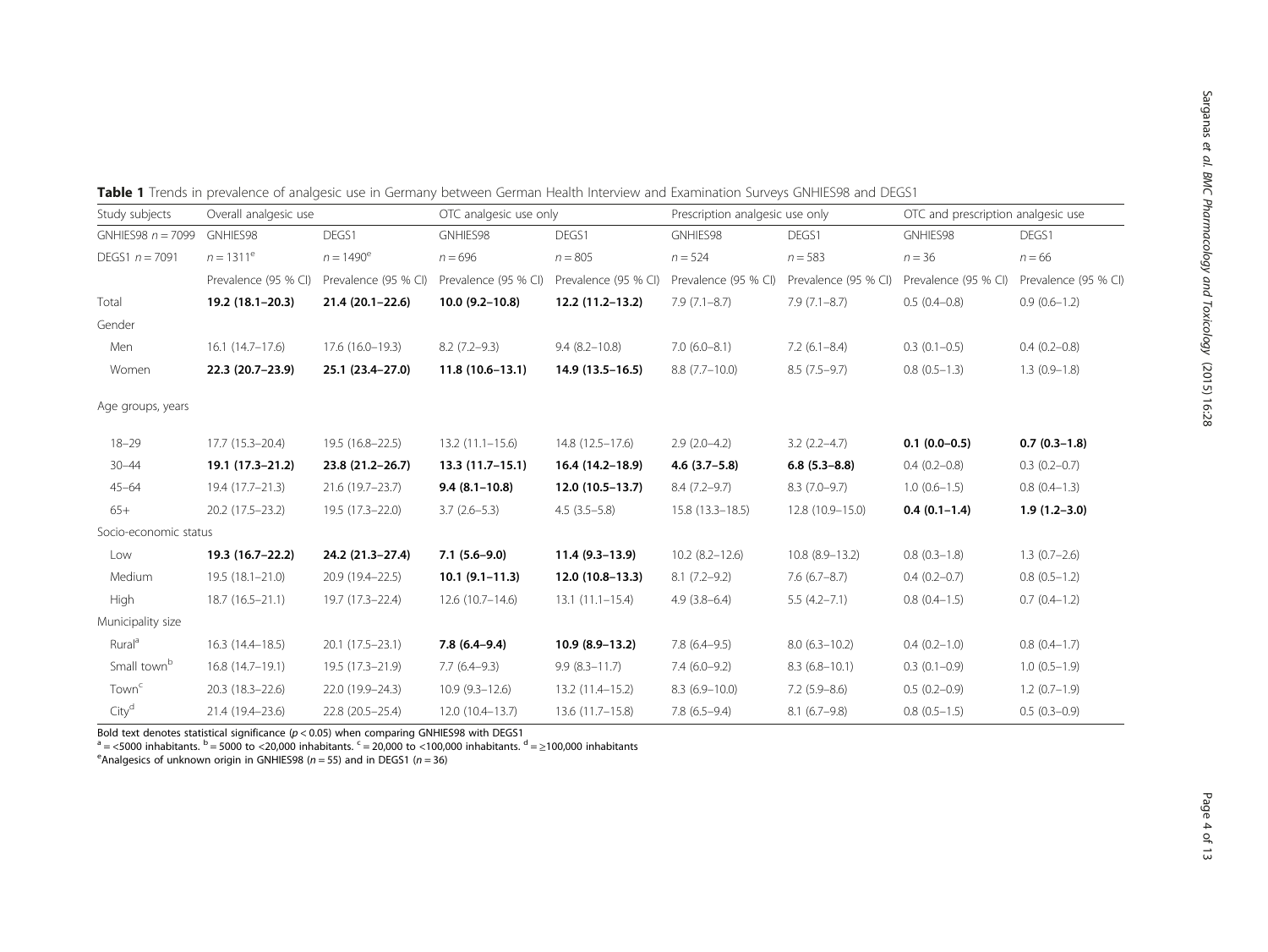| n ל- Page |  |  |
|-----------|--|--|
|           |  |  |

| Analgesic use           | Aspirin $n = 399$    | Diclofenac $n = 352$ | Ibuprofen $n = 352$  | Paracetamol $n = 330$ | Naproxen $n = 12$    |
|-------------------------|----------------------|----------------------|----------------------|-----------------------|----------------------|
|                         | Prevalence (95 % CI) | Prevalence (95 % CI) | Prevalence (95 % CI) | Prevalence (95 % CI)  | Prevalence (95 % CI) |
| Total                   | $5.8(5.1-6.6)$       | $4.4(3.8-5.0)$       | $8.0(7.2 - 8.9)$     | $5.2(4.6-5.9)$        | $0.2(0.1-0.3)$       |
| Gender                  |                      |                      |                      |                       |                      |
| Men*                    | $5.2(4.3-6.2)$       | $4.3(3.5-5.2)$       | $5.7(4.8-6.8)$       | $4.0(3.2 - 4.9)$      | $0.1(0.0-0.4)$       |
| Women                   | $6.3(5.3 - 7.5)$     | $4.4(3.7-5.3)$       | $10.3(9.1-11.6)$     | $6.4(5.4 - 7.6)$      | $0.2(0.1-0.4)$       |
| Age groups, years       |                      |                      |                      |                       |                      |
| $18 - 29*$              | $4.8(3.3-6.9)$       | $1.2(0.6-2.2)$       | $8.8(7.0-11.0)$      | $6.9(5.3-9.1)$        | $0.0(0.0-0.0)$       |
| $30 - 44$               | $5.7(4.2 - 7.6)$     | $2.8(1.9-4.3)$       | $9.5(7.8 - 11.4)$    | $7.0(5.6-8.7)$        | $0.2(0.1-0.7)$       |
| $45 - 64$               | $6.5$ $(5.3 - 7.8)$  | $4.7(3.9-5.7)$       | $7.7(6.4-9.1)$       | $4.5(3.5-5.7)$        | $0.1(0.0-0.3)$       |
| $65+$                   | $5.4(4.3-6.9)$       | $8.8(7.1-10.7)$      | $6.0(4.7 - 7.7)$     | $2.6(1.7-4.1)$        | $0.4(0.1-1.3)$       |
| Socio-economic status   |                      |                      |                      |                       |                      |
| Low*                    | $4.8(3.3-6.8)$       | $6.5(5.0-8.5)$       | $9.5(7.5-12.1)$      | $5.2(3.6 - 7.3)$      | $0.4(0.2-1.1)$       |
| Medium                  | $5.6(4.7-6.7)$       | $3.9(3.3-4.7)$       | $7.9(7.0-9.0)$       | $5.5(4.6-6.5)$        | $0.1(0.0-0.3)$       |
| High                    | $7.1(5.8-8.7)$       | $3.6(2.6-4.9)$       | $6.8$ $(5.3-8.6)$    | $4.1(3.0-5.7)$        | $0.0(0.0-0.3)$       |
| Municipality size       |                      |                      |                      |                       |                      |
| Rural <sup>a*</sup>     | $5.1(3.7 - 7.0)$     | $5.8(4.2 - 8.0)$     | $7.1(5.4-9.3)$       | $3.8(2.9-5.0)$        | $0.1(0.0-0.7)$       |
| Small town <sup>b</sup> | $5.0(4.0-6.3)$       | $3.9(2.9-5.3)$       | $7.0(5.7 - 8.6)$     | $5.1(4.0-6.6)$        | $0.2(0.1-0.6)$       |
| Town <sup>c</sup>       | $5.9(4.8-7.2)$       | $4.6$ (3.7-5.8)      | $8.6(7.3-10.2)$      | $5.6(4.5-7.0)$        | $0.1(0.0-0.4)$       |
| City <sup>d</sup>       | $6.6$ $(5.1-8.4)$    | $3.7(2.8-4.8)$       | $8.7(7.2 - 10.3)$    | $5.6$ (4.3-7.2)       | $0.2(0.1-0.8)$       |

<span id="page-4-0"></span>Table 2 Prevalence of specific analgesic use among the adult population in Germany. German Health Interview and Examination Survey for Adults (DEGS1) 2008–2011

Bold text denotes statistical significance ( $p < 0.05$ ) in comparison with the reference (\*)<br><sup>a</sup> = <5000 inhabitants. <sup>b</sup> = 5000 to <20,000 inhabitants. <sup>c</sup> = 20,000 to <100,000 inhabitants. d = ≥100,000 inhabitants

those with lower SES were more likely to use diclofenac and naproxen than other SES groups.

In 2008–11, women's use of analgesics was significantly higher than men's  $(25.1 %$  vs. 17.6 %, OR = 1.58, 95 % CI 1.35–1.85). Figure 1 presents the prevalence of analgesic use in the last 7 days by age and gender. Analgesic consumption was lowest among men aged 18–29 years and highest among women aged 30–44 years.

Regardless of the source of origin (OTC or prescribed), 11.0 % (164/1490) of analgesic users consumed two



different analgesics (of the five pharmaceutical active ingredients examined) during the 7 day period. Among these, 4.9 % (74/1490) used a combination of paracetamol with an NSAID, most frequently ibuprofen. 6.0 % of the participants (90/1490) report using two different NSAIDs during the 7-day period; these were predominately combinations of diclofenac and aspirin or ibuprofen. Only 0.9 % (66/1490) of analgesic users reported using both OTC and prescribed analgesics during the 7 days.

In 2008–11, 4.5 % of the population consumed analgesics regularly (at least 4 days/week). Of these, most reported using prescribed analgesics regularly (3.7 %; 95 % CI 3.2–4.3) and fewer reported regular OTC analgesic use (0.8 %; 95 % CI 0.6–1.1). Regarding the duration of use, 0.6 % of the population used OTC analgesics regularly and for more than 7 days and for prescribed analgesics the prevalence was higher (3.2 %).

# Associations of analgesic use with socio-demographic and health characteristics

Table [3](#page-5-0) presents the bivariate logistic regression analyses and the associations between analgesics use and sociodemographic and health characteristics. Overall analgesic use was higher among women; adults aged 30–44 years, adults with obesity and smokers. Participants with high education levels and those performing more than 4 h of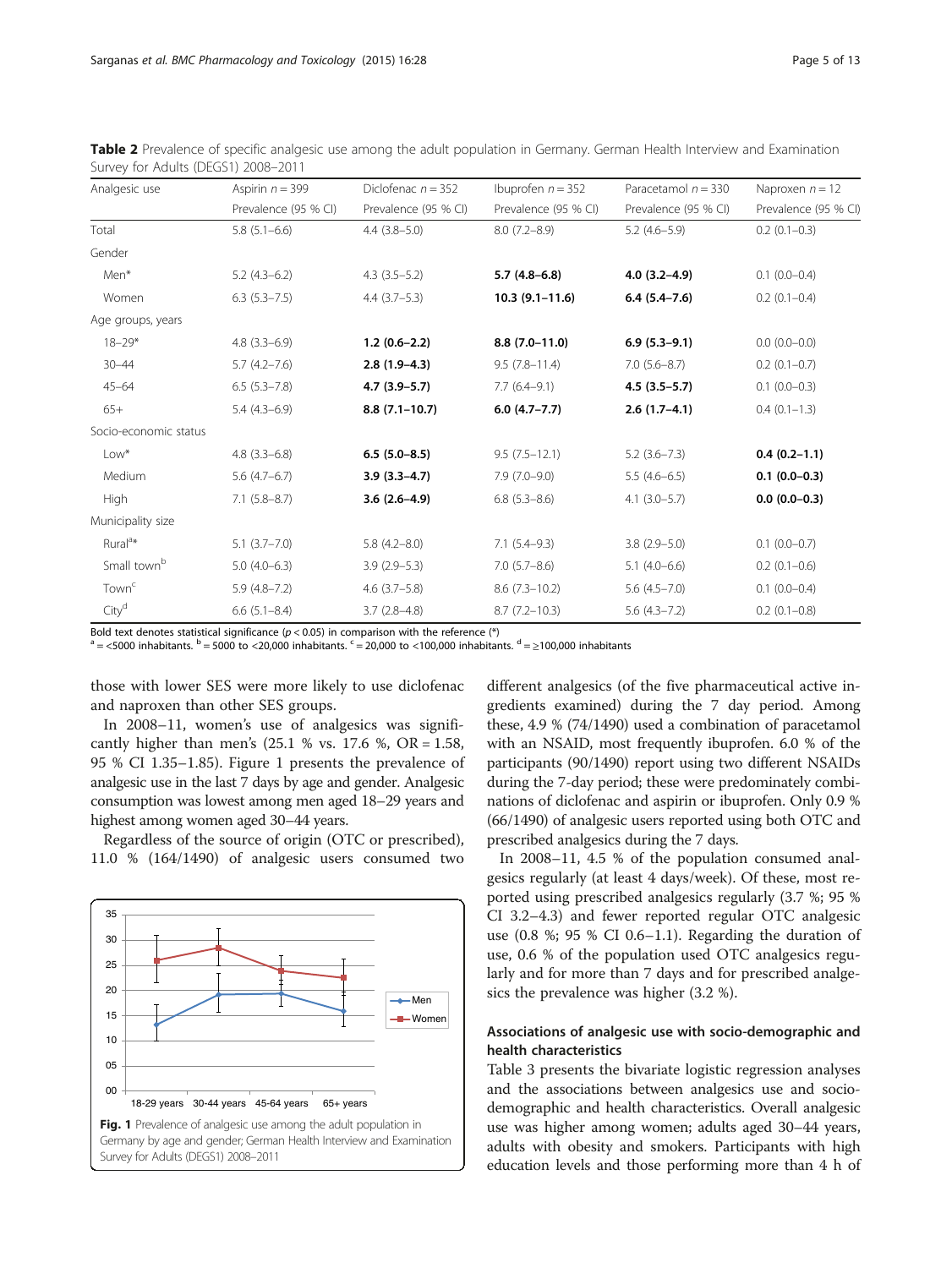|                                   | Study       | Overall analgesic use $n = 1490^b$ |                     | OTC analgesic use only $n = 805$ |                                                                           |                                     | Prescription analgesic use only $n = 583$ |                  | OTC and prescription analgesic use $n = 66$ |
|-----------------------------------|-------------|------------------------------------|---------------------|----------------------------------|---------------------------------------------------------------------------|-------------------------------------|-------------------------------------------|------------------|---------------------------------------------|
|                                   | Subjects    | Prevalence                         | Unadjusted          | Prevalence                       | Unadjusted                                                                | Prevalence                          | Unadjusted                                | Prevalence       | Unadjusted                                  |
|                                   | n(%)        | (95 % CI)                          | OR (95 % CI)        | (95 % CI)                        | OR (95 % CI)                                                              | (95 % C)                            | OR (95 % CI)                              | (95 % C)         | OR (95 % CI)                                |
| Total                             | 7091 (100)  | 21.4 (20.1-22.6)                   | $\sim$              | $12.2(11.2-13.2)$                | $\sim$                                                                    | $7.9(7.1 - 8.7)$                    |                                           | $0.9(0.6-1.2)$   | $\overline{\phantom{a}}$                    |
| Gender                            |             |                                    |                     |                                  |                                                                           |                                     |                                           |                  |                                             |
| Men <sup>a</sup>                  |             | 3399 (49.7) 17.6 (16.0-19.3)       | 1.00                | $9.4(8.2 - 10.8)$                | 1.00                                                                      | $7.2(6.1 - 8.4)$                    | 1.00                                      | $0.4(0.2-0.8)$   | 1.00                                        |
| Women                             | 3692 (50.3) | 25.1 (23.4-27.0)                   |                     |                                  | 1.58 $(1.35-1.85)$ 14.9 $(13.5-16.5)$ 1.68 $(1.36-2.07)$ 8.5 $(7.5-9.7)$  |                                     | $1.21(0.97 - 1.49)$                       | $1.3(0.9-1.8)$   | 2.87 (1.39-5.94)                            |
| Age groups, years                 |             |                                    |                     |                                  |                                                                           |                                     |                                           |                  |                                             |
| $18 - 29a$                        |             | 1065 (18.8) 19.5 (16.8-22.5)       | 1.00                | 14.8 (12.5-17.6)                 | 1.00                                                                      | $3.2$ (2.2-4.7)                     | 1.00                                      | $0.7(0.3-1.8)$   | 1.00                                        |
| $30 - 44$                         | 1426 (25.1) | 23.8 (21.2-26.7)                   | $1.29(1.01-1.66)$   | 16.4 (14.2-18.9)                 | $1.13(0.85 - 1.49)$                                                       | $6.8(5.3 - 8.8)$                    | $2.19(1.33 - 3.61)$                       | $0.3(0.2 - 0.7)$ | $0.49(0.14 - 1.76)$                         |
| $45 - 64$                         | 2750 (36.5) | 21.6 (19.7-23.7)                   | $1.14(0.93 - 1.39)$ | $12.0(10.5-13.7)$                | $0.78$ (0.62-0.98) 8.3 (7.0-9.7)                                          |                                     | $2.68(1.74 - 4.13)$                       | $0.8(0.4-1.3)$   | $1.11(0.38 - 3.31)$                         |
| $65+$                             | 1850 (19.6) | 19.5 (17.3-22.0)                   | $0.99(0.79 - 1.26)$ | $4.5(3.5-5.8)$                   |                                                                           | $0.27$ (0.19-0.37) 12.8 (10.9-15.0) | 4.38 (2.78-6.89)                          | $1.9(1.2 - 3.0)$ | 2.79 (0.92-8.52)                            |
| Socio-economic status             |             |                                    |                     |                                  |                                                                           |                                     |                                           |                  |                                             |
| Low <sup>a</sup>                  |             | 1156 (19.7) 24.2 (21.3-27.4)       | 1.00                | $11.4(9.3-13.9)$                 | 1.00                                                                      | $10.8(8.9-13.2)$                    | 1.00                                      | $1.3(0.7-2.6)$   | 1.00                                        |
| Medium                            | 4206 (60.1) | 20.9 (19.4-22.5)                   | $0.83(0.67 - 1.02)$ | 12.0 (10.8-13.3)                 | $1.07(0.81 - 1.40)$                                                       | $7.6(6.7 - 8.7)$                    | $0.68(0.52 - 0.89)$                       | $0.8(0.5-1.2)$   | $0.58(0.27 - 1.26)$                         |
| High                              |             | 1685 (20.2) 19.7 (17.3-22.4)       | $0.77(0.61 - 0.98)$ | $13.1(11.1-15.4)$                | $1.17(0.87 - 1.58)$                                                       | $5.5(4.2 - 7.1)$                    | $0.48(0.33 - 0.68)$                       | $0.7(0.4-1.2)$   | $0.52(0.21 - 1.32)$                         |
| Education status (ISCED)          |             |                                    |                     |                                  |                                                                           |                                     |                                           |                  |                                             |
| Low                               | 1003(21.1)  | 20.3 (17.6-23.3)                   | $0.87(0.71 - 1.05)$ | $10.6(8.5-13.2)$                 | $0.80(0.61 - 1.05)$                                                       | $8.2(6.7-10.1)$                     | $0.97(0.74 - 1.28)$                       | $1.2(0.6-2.2)$   | $1.39(0.63 - 3.04)$                         |
| Medium <sup>a</sup>               | 3773 (55.1) | 22.8 (21.2-24.4)                   | 1.00                | $12.9(11.6 - 14.3)$              | 1.00                                                                      | $8.4(7.4-9.6)$                      | 1.00                                      | $0.9(0.6-1.3)$   | 1.00                                        |
| High                              | 2271 (23.7) | 18.7 (16.6-20.9)                   | $0.78(0.66 - 0.92)$ | 11.6 (9.8-13.8)                  | $0.89(0.70 - 1.13)$                                                       | $6.0(4.9 - 7.4)$                    | $0.69(0.54 - 0.91)$                       | $0.6(0.4-1.0)$   | $0.69(0.37 - 1.32)$                         |
| Body Mass Index (BMI)             |             |                                    |                     |                                  |                                                                           |                                     |                                           |                  |                                             |
| Underweight (<18.5)               | 93(1.5)     | 26.5 (16.6-39.5)                   | $1.77(0.79 - 2.64)$ | 22.1 (13.0-35.2)                 | 1.79 (0.93-3.44)                                                          | $4.4(0.9-18.1)$                     | $0.80(0.16 - 3.95)$                       | $0.0(0.0-0.0)$   | $0.0(0.0-0.0)$                              |
| Normal (18.5 - < 25) <sup>a</sup> | 2599 (38.4) | 20.0 (18.3-21.9)                   | 1.00                | $13.7(12.3 - 15.3)$              | 1.00                                                                      | $5.4(4.4-6.6)$                      | 1.00                                      | $0.3(0.2-0.7)$   | 1.00                                        |
| Overweight (25-< 30)              | 2651 (36.4) | 20.5 (18.4-22.7)                   | $1.03(0.86 - 1.23)$ | $11.2(9.6-13.1)$                 | $0.79$ $(0.64 - 0.99)$ 8.2 $(6.9 - 9.7)$                                  |                                     | $1.57(1.17-2.09)$                         | $0.8(0.5-1.2)$   | $2.57(1.08 - 6.14)$                         |
| Obese $(230)$                     | 1698 (23.6) | 24.7 (22.1-27.5)                   | $1.31(1.09-1.57)$   | $10.7(9.0-12.6)$                 | $0.75$ (0.61-0.93) 11.6 (9.9-13.7)                                        |                                     | 2.31 (1.75-3.06)                          | $1.9(1.2 - 3.0)$ | 5.97 (2.52-14.2)                            |
| Smoking status                    |             |                                    |                     |                                  |                                                                           |                                     |                                           |                  |                                             |
| Never-smoker <sup>a</sup>         | 3067 (42.0) | 19.1 (17.5-20.9)                   | 1.00                | $10.8(9.4 - 12.3)$               | 1.00                                                                      | $7.0(5.9 - 8.2)$                    | 1.00                                      | $0.9(0.5-1.4)$   | 1.00                                        |
| Ex-smoker                         | 2111(28.1)  | 20.2 (17.9-22.7)                   | $1.07(0.88 - 1.29)$ | $10.1 (8.5 - 12.0)$              | $1.65(1.32 - 2.07)$                                                       | $8.3(6.8-10.2)$                     | $1.21(0.89 - 1.63)$                       | $1.2(0.7-2.0)$   | $0.67(0.23 - 1.95)$                         |
| Occasional-smoker                 | 415(6.1)    | 20.7 (16.4-25.8)                   | $1.10(0.81 - 1.50)$ | $13.7(10.1 - 18.3)$              | 1.31 (0.89-1.92)                                                          | $6.5(4.0-10.5)$                     | $0.93(0.53 - 1.61)$                       | $0.5(0.2-1.6)$   | $0.59(0.17 - 2.08)$                         |
| Smoker                            | 1460 (23.7) | 26.6 (23.9-29.5)                   |                     |                                  | 1.53 $(1.28-1.83)$ 16.6 $(14.4-19.0)$ 1.65 $(1.32-2.07)$ 9.0 $(7.3-10.9)$ |                                     | $1.31(0.99 - 1.72)$                       | $0.6(0.2-1.4)$   | $1.38(0.64 - 2.96)$                         |

<span id="page-5-0"></span>**Table 3** Bivariate logistic regression analysis: prevalence and factors associated with analgesic use among the adult population in Germany. German Health Interview and Examination Survey for Adults (DEGS1) 2008–2011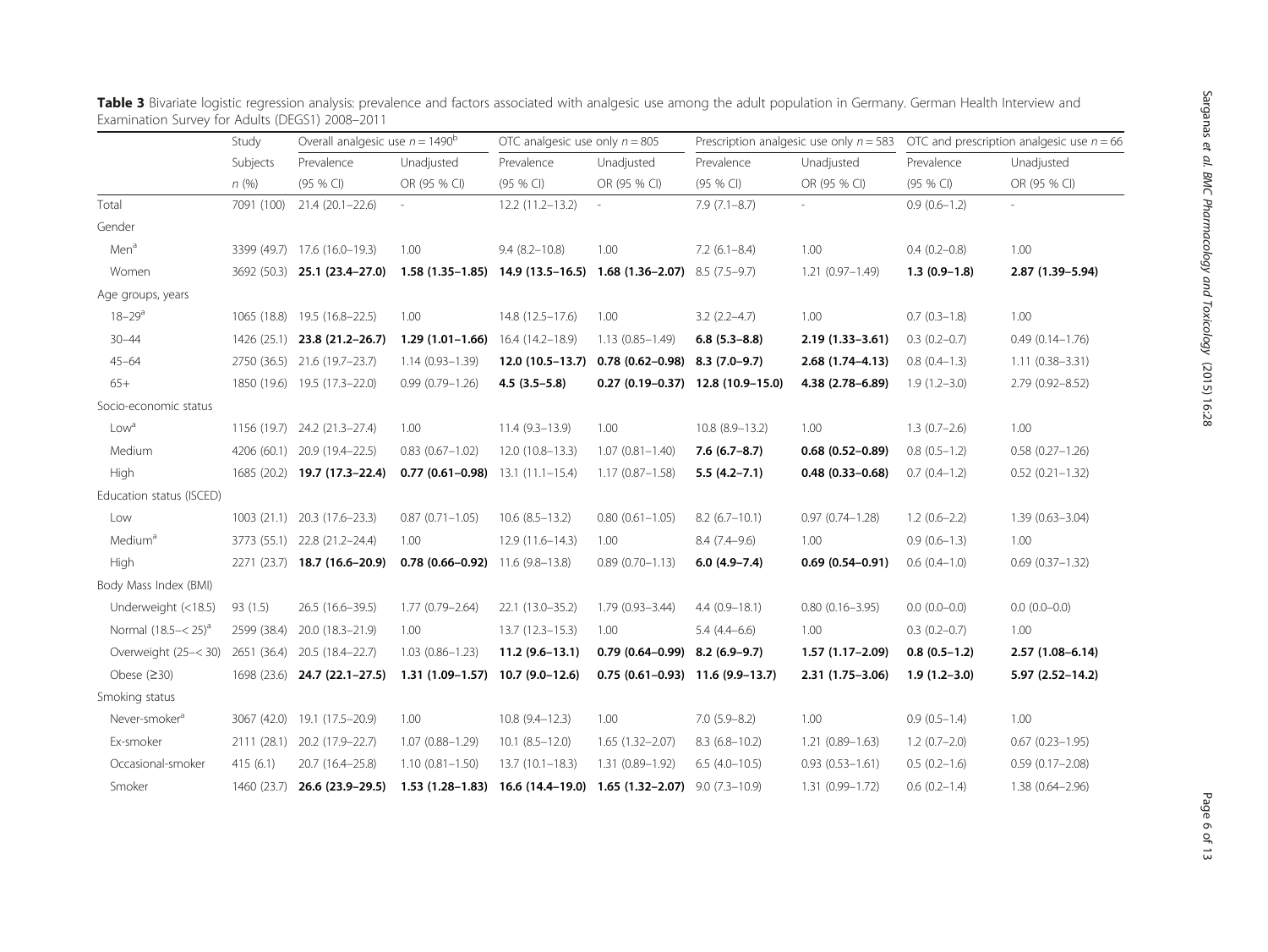Table 3 Bivariate logistic regression analysis: prevalence and factors associated with analgesic use among the adult population in Germany. German Health Interview and Examination Survey for Adults (DEGS1) 2008–2011 (Continued)

| Physical exercise hours/week (h/w) |             |                              |                     |                     |                     |                  |                     |                  |                     |
|------------------------------------|-------------|------------------------------|---------------------|---------------------|---------------------|------------------|---------------------|------------------|---------------------|
| None                               |             | 2210 (33.1) 22.5 (20.5-24.6) | $1.00(0.85 - 1.18)$ | $12.1(10.3-14.1)$   | $0.94(0.74 - 1.19)$ | $9.0(7.7-10.5)$  | $1.08(0.86 - 1.37)$ | $0.9(0.6-1.4)$   | $1.06(0.55 - 2.02)$ |
| Up to $2 h/wa$                     | 2952 (41.4) | 22.5 (20.6-24.4)             | 1.00                | $12.8(11.2 - 14.5)$ | 1.00                | $8.4(7.2-9.7)$   | 1.00                | $0.9(0.6-1.4)$   | 1.00                |
| $2-4 h/w$                          | 1078 (15.2) | 19.0 (16.4-21.9)             | $0.81(0.65 - 1.00)$ | $13.3(11.2 - 15.6)$ | $1.04(0.82 - 1.34)$ | $4.7(3.2 - 6.9)$ | $0.54(0.36 - 0.83)$ | $0.3(0.1-0.8)$   | $0.35(0.12 - 0.99)$ |
| More than 4 h/w                    | 657 (10.3)  | $17.2(13.9 - 21 - 2)$        | $0.72(0.54-0.95)$   | $11.0(8.3 - 14.5)$  | $0.84(0.59 - 1.19)$ | $5.1(3.5 - 7.5)$ | $0.59(0.38 - 0.92)$ | $0.8(0.2 - 2.8)$ | $0.85(0.21 - 3.45)$ |
| High risk alcohol drinking         |             |                              |                     |                     |                     |                  |                     |                  |                     |
| No <sup>a</sup>                    |             | 4571 (66.6) 21.3 (20.0-22.8) | 1.00                | $11.8(10.7-13.0)$   | 1.00                | $8.3(7.4-9.3)$   | 1.00                | $0.7(0.5-1.1)$   | 1.00                |
| Yes                                | 2252 (33.4) | 21.7 (19.5–24.1)             | $1.02(0.87 - 1.19)$ | 13.7 (11.9–15.8)    | 1.19 (0.98-1.44)    | $6.7(5.4 - 8.3)$ | $0.79(0.62 - 1.03)$ | $0.9(0.5-1.6)$   | 1.23 (0.63-2.42)    |

Odds ratio (OR) and its 95 % confidence intervals (95 % CI) are obtained from bivariate analysis. Bold text denotes statistical significance ( $p$  < 0.05) in comparison with the reference

<sup>a</sup>Reference group. All percentages are weighted according to the adult German population

 $<sup>b</sup>$ Analgesics of unknown origin ( $n = 36$ )</sup>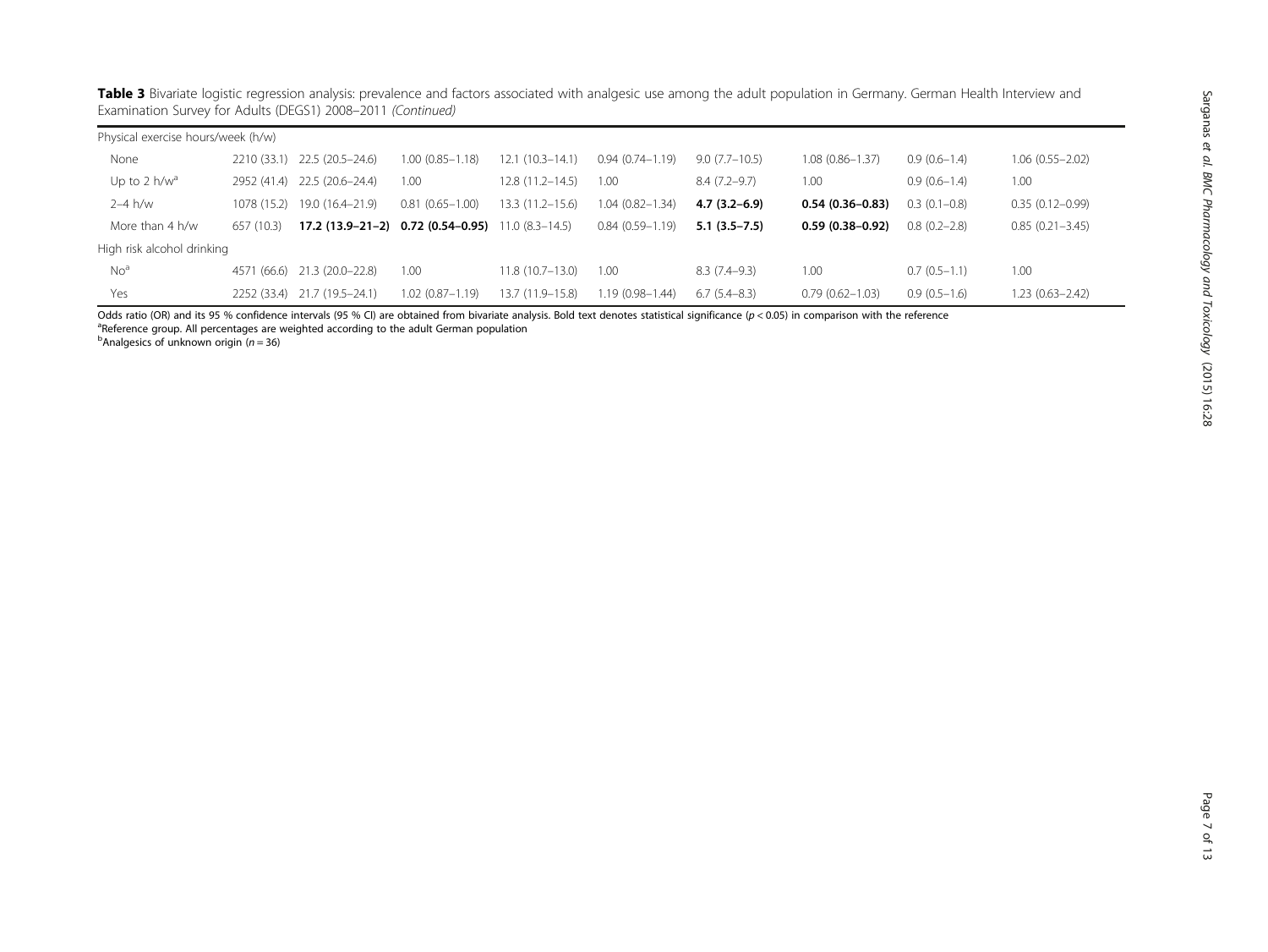<span id="page-7-0"></span>physical exercise per week consumed significantly less analgesics. Among all analgesic users  $(n = 1490)$ , more participants reported consuming only OTC analgesics compared to only prescribed analgesics (12.2 % vs. 7.9 %). OTC use was higher among women and smokers, but lower among those aged 45 years and older and among overweight or obesity adults.

Among participants reporting only taking prescribed analgesics, we found a strong association between increased age and the use of prescribed analgesics (Table [3\)](#page-5-0). Adults with low SES use significantly more prescribed analgesics than adults with high SES. Higher education status is associated

with less prescribed analgesic use. Being overweight or obese is associated with higher levels of prescribed analgesics. Performing 2 or more hours of physical activity per week was associated with lower prescribed analgesic use (Table [3](#page-5-0)).

Among all analgesic users  $(n = 1490)$ , a total of 66 adults reported using both OTC and prescribed analgesics during the 7 days prior to the medical interview, demonstrating a weighted prevalence of 0.9 % (95 % CI 0.6–1.2 %). Significantly more women use both, OTC and prescribed analgesics in comparison to men.

Table 4 presents the multivariable logistic regression analysis. This analysis included socio-demographic

Table 4 Multivariable logistic regression analysis: prevalence and factors associated with analgesic use, exclusively using OTC analgesics and exclusively using prescribed analgesics among the adult population in Germany German Health Interview and Examination Survey for Adults (DEGS1) 2008–2011

|                                    | Study       | Analgesic use $n = 1490^b$                    |                                               | OTC analgesic use only $n = 805$ |                                                          | Prescribed analgesic use only $n = 583$ |                     |
|------------------------------------|-------------|-----------------------------------------------|-----------------------------------------------|----------------------------------|----------------------------------------------------------|-----------------------------------------|---------------------|
|                                    | Subjects    | Prevalence                                    | Adjusted                                      | Prevalence                       | Adjusted                                                 | Prevalence                              | Adjusted            |
|                                    | n(%)        | (95 % CI)                                     | OR (95 % CI)                                  | (95 % CI)                        | OR (95 % CI)                                             | (95 % CI)                               | OR (95 % CI)        |
| Total                              | 7091 (100)  | 21.4 (20.1-22.6) -                            |                                               | 12.2 (11.2-13.2) -               |                                                          | $7.9(7.1 - 8.7)$                        |                     |
| Gender                             |             |                                               |                                               |                                  |                                                          |                                         |                     |
| Men <sup>a</sup>                   |             | 3399 (49.7) 17.6 (16.0-19.3) 1.00             |                                               | $9.4(8.2 - 10.8)$                | 1.00                                                     | $7.2(6.1 - 8.4)$                        | 1.00                |
| Women                              |             |                                               | 3692 (50.3) 25.1 (23.4-27.0) 1.63 (1.38-1.92) |                                  | 14.9 (13.5-16.5) <b>1.71 (1.37-2.14)</b> 8.5 (7.5-9.7)   |                                         | $1.28(1.02 - 1.62)$ |
| Age groups, years                  |             |                                               |                                               |                                  |                                                          |                                         |                     |
| $18 - 29a$                         |             | 1065 (18.8) 19.5 (16.8-22.5) 1.00             |                                               | $14.8(12.5 - 17.6)$              | 1.00                                                     | $3.2$ (2.2-4.7)                         | 1.00                |
| $30 - 44$                          |             | 1426 (25.1) 23.8 (21.2-26.7) 1.27 (0.98-1.64) |                                               | 16.4 (14.2-18.9)                 | $1.16(0.87 - 1.54)$                                      | $6.8$ $(5.3-8.8)$                       | 1.98 (1.19 - 3.28)  |
| $45 - 64$                          |             | 2750 (36.5) 21.6 (19.7-23.7) 1.05 (0.84-1.33) |                                               | $12.0(10.5-13.7)$                | $0.80(0.61 - 1.05)$                                      | $8.3(7.0-9.7)$                          | $2.19(1.41 - 3.43)$ |
| $65+$                              |             | 1850 (19.6) 19.5 (17.3-22.0) 0.95 (0.73-1.23) |                                               | $4.5(3.5-5.8)$                   | $0.31(0.22 - 0.44)$                                      | 12.8 (10.9-15.0)                        | 3.64 (2.28-5.82)    |
| Socio-economic status              |             |                                               |                                               |                                  |                                                          |                                         |                     |
| Low <sup>a</sup>                   |             | 1156 (19.7) 24.2 (21.3-27.4) 1.00             |                                               | $11.4(9.3-13.9)$                 | 1.00                                                     | 10.8 (8.9-13.2)                         | 1.00                |
| Medium                             |             | 4206 (60.1) 20.9 (19.4-22.5) 0.85 (0.68-1.07) |                                               |                                  | 12.0 (10.8-13.3) 1.03 (0.77-1.38)                        | $7.6(6.7 - 8.7)$                        | $0.72(0.54 - 0.95)$ |
| High                               | 1685 (20.2) | 19.7 (17.3-22.4) 0.87 (0.66-1.15)             |                                               |                                  | 13.1 (11.1-15.4) 1.13 (0.81-1.58)                        | $5.5(4.2 - 7.1)$                        | $0.62$ (0.41-0.92)  |
| Body Mass Index (BMI)              |             |                                               |                                               |                                  |                                                          |                                         |                     |
| Normal (18.5 - < 25) <sup>a</sup>  | 2599 (38.4) | 20.0 (18.3-21.9) 1.00                         |                                               | $13.7(12.3 - 15.3)$              | 1.00                                                     | $5.4(4.4-6.6)$                          | 1.00                |
| Overweight (25-< 30)               | 2651 (36.4) |                                               | 20.5 (18.5-22.8) 1.08 (0.90-1.30)             | $11.2(9.6 - 13.1)$               | $0.97(0.77 - 1.23)$                                      | $8.2(6.9-9.7)$                          | $1.27(0.94 - 1.71)$ |
| Obese $(230)$                      | 1698 (23.6) |                                               | 24.8 (22.2-27.6) 1.33 (1.09-1.62)             | $10.7(9.0-12.6)$                 | $1.02(0.81 - 1.29)$                                      | 11.6 (9.9-13.7)                         | $1.60(1.18-2.19)$   |
| Smoking status                     |             |                                               |                                               |                                  |                                                          |                                         |                     |
| Never-smoker <sup>a</sup>          | 3067 (42.0) | 19.1 (17.5-20.9) 1.00                         |                                               | $10.8(9.4 - 12.3)$               | 1.00                                                     | $7.0(5.9 - 8.2)$                        | 1.00                |
| Ex-smoker                          | 2111 (28.1) |                                               | 20.2 (17.9-22.7) 1.16 (0.95-1.41)             | $10.1 (8.5 - 12.0)$              | $1.09(0.84 - 1.41)$                                      | $8.3(6.8-10.2)$                         | $1.17(0.85 - 1.62)$ |
| Occasional smoker                  | 415(6.1)    |                                               | 20.7 (16.4-25.8) 1.16 (0.85-1.57)             | $13.7(10.1 - 18.3)$              | $1.20(0.82 - 1.75)$                                      | $6.5(4.0-10.5)$                         | $1.16(0.72 - 1.89)$ |
| Smoker                             | 1460 (23.7) |                                               | 26.6 (23.9–29.5) 1.55 (1.28–1.88)             |                                  | $16.6(14.4-19.0)$ <b>1.55 (1.22-1.95)</b> 9.0 (7.3-10.9) |                                         | $1.53(1.10-2.13)$   |
| Physical exercise hours/week (h/w) |             |                                               |                                               |                                  |                                                          |                                         |                     |
| None <sup>a</sup>                  | 2210 (33.1) | $22.5(20.5-24.6)$                             | 1.00                                          | $12.1(10.3-14.1)$                | 1.00                                                     | $9.0(7.7-10.5)$                         | 1.00                |
| Up to 2 h/w                        |             | 2952 (41.4) 22.5 (20.6-24.5) 1.08 (0.91-1.27) |                                               |                                  | 12.8 (11.2-14.5) 1.08 (0.86-1.36)                        | $8.4(7.2-9.7)$                          | $1.08(0.85 - 1.38)$ |
| More than 2 h/w                    | 1735        |                                               | 18.3 (16.2-20.7) 0.91 (0.74-1.13)             |                                  | 12.3 (10.5-14.4) 1.08 (0.81-1.42)                        | $4.9(3.8-6.3)$                          | $0.71(0.51 - 0.99)$ |

Odds ratio (OR) and its 95 % confidence intervals (95 % CI) are obtained from multivariable logistic regression models with analgesic use, only OTC analgesic use or only prescribed analgesic use, respectively as dependent variable and all other variables shown in the table as independent variables. Bold text denotes statistical significance ( $p < 0.05$ ) in comparison with the reference

<sup>a</sup>Reference group. All percentages are weighted according to the adult German population

 $<sup>b</sup>$ Analgesics of unknown origin ( $n = 36$ )</sup>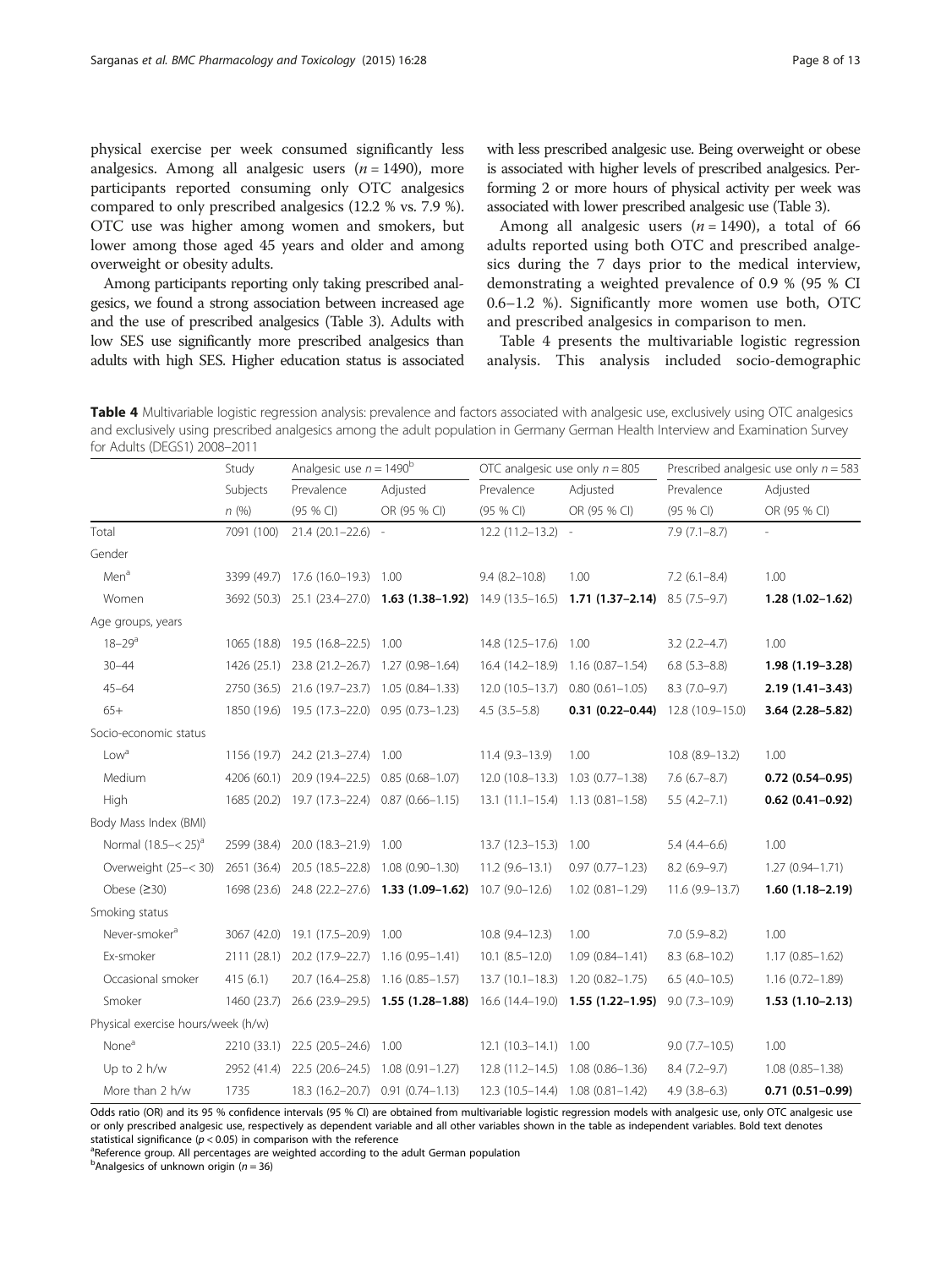variables (sex, age and SES) and health behavioral factors that can influence the use of analgesic such as physical exercise, smoking and BMI. Women were more likely to consume analgesics (OR =  $1.63$ , 95 % CI 1.38–1.92) as were those currently smoking  $(OR = 1.55, 95 % CI 1.28-1.88)$ and those with obesity  $(OR = 1.33, 95 % CI 1.09-1.62)$ . Adults 65 years and older were more likely to use only prescribed analgesics ( $OR = 3.64$ , 95 % CI 2.28–5.82) and less likely to use OTC analgesics  $(OR = 0.31, 95 %$  CI 0.22–0.44) compared to all other age groups. Adults with medium or high SES were less likely to use only prescribed analgesics. Obese adults were more likely to consume only prescribed analgesics ( $OR = 1.60$ , 95 % CI 1.18–2.19). Adults performing physical exercise for more than 2 h a week were less likely to consume only prescribed analgesics  $(OR = 0.71, 95 % CI 0.51-0.99)$ compared to adults performing no physical exercise.

Table [5](#page-9-0) presents the multivariable analysis including tests for interaction. Significant interaction terms were only found when prescription analgesic use only was the dependent variable (Table [5\)](#page-9-0). There was a significant interaction between SES and BMI, where the association between obesity and a more frequent use of prescribed analgesics was not present among participants with a low SES. Likewise, the association between higher SES and a lower rate of prescribed analgesics use only was not present among obese adults. Results regarding the other factors were unaltered compared to Table [4](#page-7-0).

Regarding factors associated with regular analgesic use, we did not find any socio-demographic nor health related factor associated with the regular OTC-analgesic use. However, factors positively associated with the regular prescribed analgesic use were: being male, older age, low SES, obesity and smoking.

#### **Discussion**

Among the adult population of Germany, the prevalence of analgesic use has increased over the last decade. This rise is exclusively due to an increased in the OTC analgesic use, which was most notable among women and those with low SES. Furthermore, there are differences between adults consuming OTC and prescribed analgesics (or both) concerning their health behaviour and health conditions.

In Germany about one fifth of adults use analgesics in a given week; 12 % use exclusively OTC analgesics and 8 % use prescription analgesics exclusively. International direct comparison between prevalence rates of analgesic use is limited due to varying availability of analgesics between countries and to methodological differences, in particular, in the period of analgesic use investigated between studies. Nevertheless, our findings are comparable to the Slone Survey, a US telephone survey investigating medicines and supplements use in the previous 7 days, reporting that prescription and OTC analgesics are the most frequently used medical products among adults and are consumed by 17 to 23 % of the population [[23](#page-11-0)]. Similarly, a contemporary study in France using national health insurance claims data investigating the usage patterns of OTC versus prescription NSAIDs (ibuprofen, diclofenac, naproxen and ketoprofen) reported that about 20 % of people receive at least one reimbursement of an OTC or prescription NSAID per year [[24](#page-11-0)]. Similarly, an investigation of the patterns of NSAIDs use, based on population-level survey data from Denmark between 1997 and 2005, found that 15–17 % of people receive at least one prescription of NSAIDs (ibuprofen, diclofenac, naproxen, rofecoxib, celecoxib) per year [\[25](#page-11-0)]. However, prescription data from health insurance system cannot reflect the actual use of analgesics in the population as packages could be taken only partly and not all studies include private prescriptions and OTC self-medication. Furthermore, with prescription data it is not possible to estimate OTC use. Our survey data and the robust data collection methods we used to collect details about medicines taken in the previous 7 days may be more likely to reflect actual medicines consumed and not just prescribed.

In our study, OTC analgesic use significantly increased from 10 to 12 % within a decade. There are contextual trends that may explain this rise, e.g. as more analgesics move from prescription to OTC status, possibly leading to an increase of OTC analgesic use [\[26](#page-11-0)]. Availability, convenience, costs and product marketing are likely to impact on OTC analgesics use and self-medication in general. For example, an individual may consider the availability of local pharmacies, the convenience of attending their physician and costs associated with travel. Purchasing costs, including free of charge prescription medication may differ for individuals and are interrelated with personal circumstances and health insurance coverage. Rises in OTC analgesic use may be related to rising painful musculoskeletal chronic conditions, such as arthritis [\[27](#page-11-0)].

We found that the most commonly used analgesic in Germany is ibuprofen, followed by aspirin, paracetamol, diclofenac and naproxen. Higher frequency of use of ibuprofen compared to diclofenac has been reported in numerous countries including Denmark [[28](#page-11-0)], the US [[29](#page-11-0)] and in a comparative study of analgesic consumption in Slovakia, Norway and Finland [[30](#page-11-0)]. An Australian study investigating patterns of OTC analgesic use between 2001 and 2009 finds a 15 % increase in the use of ibuprofen, naproxen, and diclofenac, whereas the relative use of paracetamol and aspirin declines by 14 and 4 % respectively, but an overall rise in the use of OTC NSAIDs is observed [[31](#page-11-0)]. Conversely, there is evidence that OTC and prescribed diclofenac is more frequently used than ibuprofen in Serbia [\[32\]](#page-11-0). Furthermore, the afore cited Serbian study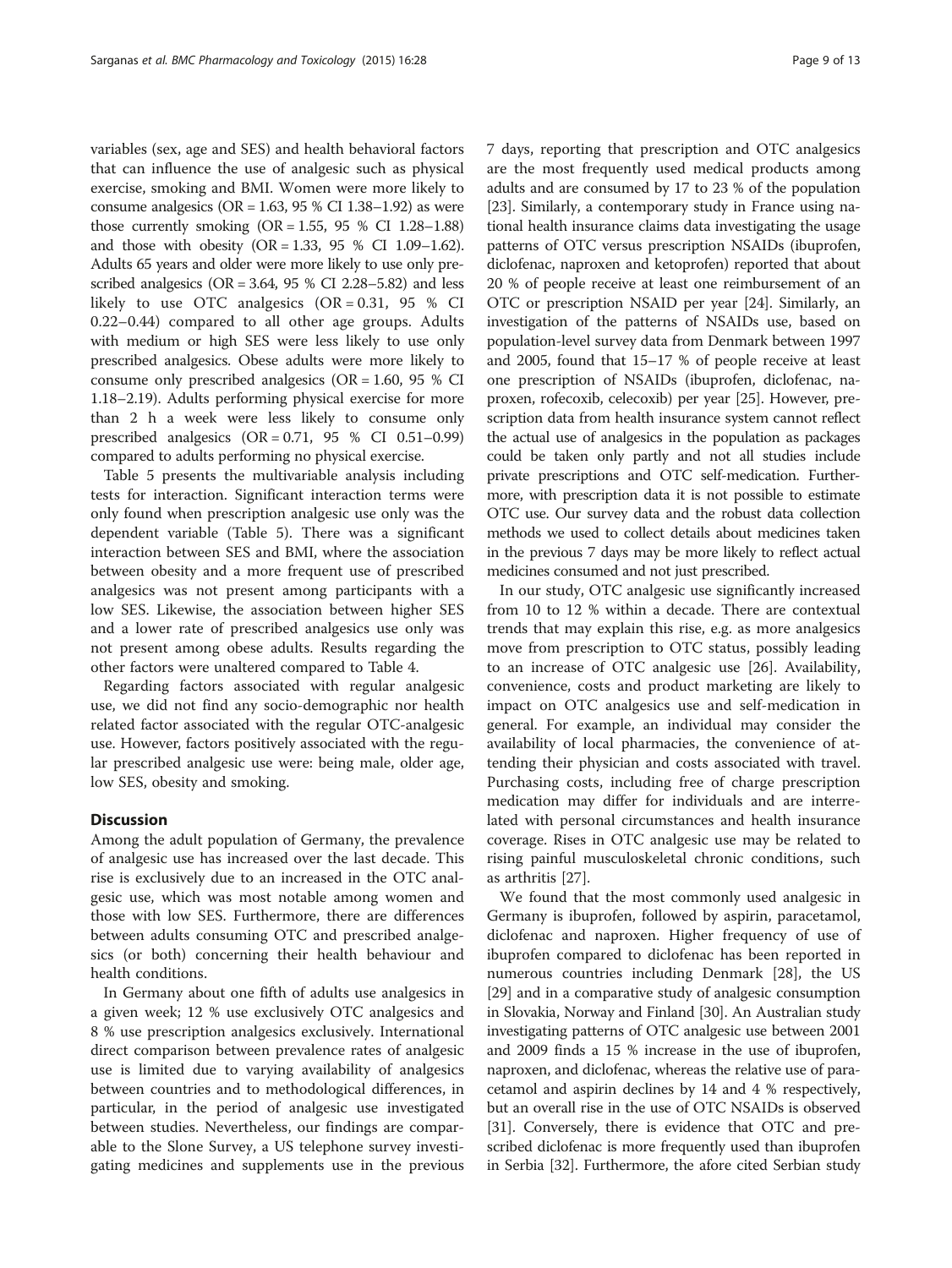<span id="page-9-0"></span>Table 5 Multivariable logistic regression and interaction analysis: prevalence and factors associated with prescribed analgesic use among the adult population in Germany. German Health Interview and Examination Survey for Adults (DEGS1)<sup>b</sup> 2008–2011

|                                                   | Prescribed analgesic use only<br>$n = 583$ |                     |  |  |
|---------------------------------------------------|--------------------------------------------|---------------------|--|--|
|                                                   | Prevalence                                 | Adjusted            |  |  |
|                                                   | (95 % CI)                                  | OR (95 % CI)        |  |  |
| Total                                             | $7.9(7.1 - 8.7)$                           |                     |  |  |
| Gender                                            |                                            |                     |  |  |
| Men <sup>a</sup>                                  | $7.2(6.1 - 8.4)$                           | 1.00                |  |  |
| Women                                             | $8.5(7.5-9.7)$                             | 1.30 (1.04–1.64)    |  |  |
| Age groups, years                                 |                                            |                     |  |  |
| $18 - 29a$                                        | $3.2$ (2.2–4.7)                            | 1.00                |  |  |
| $30 - 44$                                         | $6.8$ $(5.3 - 8.8)$                        | 2.04 (1.22–3.40)    |  |  |
| $45 - 64$                                         | $8.3(7.0-9.7)$                             | 2.21 (1.42–3.47)    |  |  |
| $65+$                                             | 12.8 (10.9–15.0)                           | $3.67(2.29 - 5.87)$ |  |  |
| Smoking status                                    |                                            |                     |  |  |
| Never smoker <sup>a</sup>                         | $7.0(5.9 - 8.2)$                           | 1.00                |  |  |
| Ex-smoker                                         | $8.3(6.8-10.2)$                            | $1.17(0.84 - 1.62)$ |  |  |
| Occasional smoker                                 | $6.5(4.0-10.5)$                            | $1.20(0.73 - 1.95)$ |  |  |
| Smoker                                            | $9.0(7.3-10.9)$                            | 1.52 (1.09–2.11)    |  |  |
| Physical exercise hours/week (h/w)                |                                            |                     |  |  |
| None <sup>a</sup>                                 | $9.0(7.7-10.5)$                            | 1.00                |  |  |
| Up to $2 h/w$                                     | $8.4(7.2 - 9.7)$                           | $1.08(0.85 - 1.38)$ |  |  |
| More than 2 h/w                                   | $4.9(3.8-6.3)$                             | 0.72 (0.52–0.99)    |  |  |
| Body Mass Index (BMI) by<br>socio-economic status |                                            |                     |  |  |
| Low SES: Normal                                   | 7.6 (5.1–11.1)                             | $0.87(0.45 - 1.67)$ |  |  |
| Low SES: Overweight                               | $14.0(10.1-19.1)$                          | $1.44(0.81 - 2.56)$ |  |  |
| Low SES: Obese <sup>a</sup>                       | $11.0(7.6-15.8)$                           | 1.00                |  |  |
| Medium SES: Normal                                | $5.6(4.3-7.2)$                             | $0.64(0.44 - 0.92)$ |  |  |
| Medium SES: Overweight                            | $7.7(6.1-9.6)$                             | $0.71(0.50 - 1.02)$ |  |  |
| Medium SES: Obese <sup>a</sup>                    | $11.1 (8.8 - 13.8)$                        | 1.00                |  |  |
| High SES: Normal                                  | $3.6(2.2 - 6.0)$                           | $0.28(0.14-0.56)$   |  |  |
| High SES: Overweight                              | $5.2$ (3.5-7.7)                            | $0.37(0.18 - 0.75)$ |  |  |
| High SES: Obese <sup>a</sup>                      | 13.9 (8.7-21.5)                            | 1.00                |  |  |
| Socio-economic status by Body<br>Mass Index (BMI) |                                            |                     |  |  |
| Normal: Low SES                                   | 7.6 (5.1–11.1)                             | 2.07 (1.03–4.16)    |  |  |
| Normal: Medium SES                                | 5.6 (4.3–7.2)                              | $1.52(0.82 - 2.83)$ |  |  |
| Normal: High SES <sup>a</sup>                     | $3.6(2.2-6.0)$                             | 1.00                |  |  |
| Overweight: Low SES                               | $14.0(10.1-19.1)$                          | 2.60 (1.42–4.78)    |  |  |
| Overweight: Medium SES                            | $7.7(6.1-9.6)$                             | 1.29 (0.79-2.12)    |  |  |
| Overweight: High SES <sup>a</sup>                 | 5.2 (3.5–7.7)                              | 1.00                |  |  |

| Table 5 Multivariable logistic regression and interaction               |
|-------------------------------------------------------------------------|
| analysis: prevalence and factors associated with prescribed             |
| analgesic use among the adult population in Germany. German             |
| Health Interview and Examination Survey for Adults (DEGS1) <sup>b</sup> |
| 2008-2011 (Continued)                                                   |

| Obese: Low SES               |                  | $11.0(7.6-15.8)$ 0.67 (0.33-1.34)    |
|------------------------------|------------------|--------------------------------------|
| Obese: Medium SES            |                  | $11.1 (8.8 - 13.8)$ 0.67 (0.37-1.21) |
| Obese: High SES <sup>a</sup> | $13.9(8.7-21.5)$ | - 1.00                               |

Odds ratio (OR) and its 95 % confidence intervals (95 % CI) are obtained from multivariable logistic regression models with exclusively prescribed analgesic use, as dependent variable and all other variables shown in the table as independent variables. Bold text denotes statistical significance ( $p < 0.05$ ) in comparison with the reference

<sup>a</sup>Reference group. All percentages are weighted according to the adult German population

 $<sup>b</sup>$ Analgesics of unknown origin ( $n = 36$ )</sup>

investigates trends over time for 2 years (2004–2006) and reports that, although there is an overall decline in the use of prescribed and OTC NSAIDs, OTC diclofenac and ibuprofen use increases over this period [\[32\]](#page-11-0).

Naproxen is used comparatively rarely in Germany despite evidence that naproxen is associated with less vascular risk than other NSAIDs including ibuprofen and diclofenac [[7\]](#page-11-0). Guidelines recommend the use of naproxen as the NSAID of choice for those at risk of cardiovascular complications [\[33, 34\]](#page-11-0). Low rates of naproxen use and prescribers and individuals preferences for certain NSAIDs and analgesics are influenced by a variety of factors, including the timing of introduction of an NSAID to the market [[33](#page-11-0)] and pricing. Similar to other studies [[2, 31\]](#page-11-0), we find that 6 %  $(90/1490)$  of analgesic users consumed two different types of NSAIDs within the previous week. Using certain types of NSAID analgesics simultaneously at certain dosages and within specified time periods is contra-indicated and bears a high risk of adverse health events, such as gastric bleeding [\[35, 36](#page-11-0)] and myocardial infarction (MI) [\[37](#page-12-0)]. In our study, the proportion of adults, who uses regularly and for more than 7 days analgesics is relatively low (0.6 %). However, regular and long-term use of analgesics is linked to health risks [\[38\]](#page-12-0) and further studies investigating those taking long term analgesics are required to understand the reasons for their use.

People aged 65 years or older as well as those with low SES use more diclofenac compared to other age groups. The vascular risks of high-dose diclofenac [\[7](#page-11-0)], particularly the risk of MI and death [[25](#page-11-0)] are well established. Safety advice issued for diclofenac by the European Safety Agency, outlines how the drug is contra-indicated for people with established chronic heart failure, ischaemic heart disease, peripheral artery disease or cerebrovascular disease [[39](#page-12-0)]. Older aged adults and people with low SES are more likely to suffer from cardiovascular disease [[40](#page-12-0)], and our findings of increased diclofenac use among these groups warrants further investigation and explanation.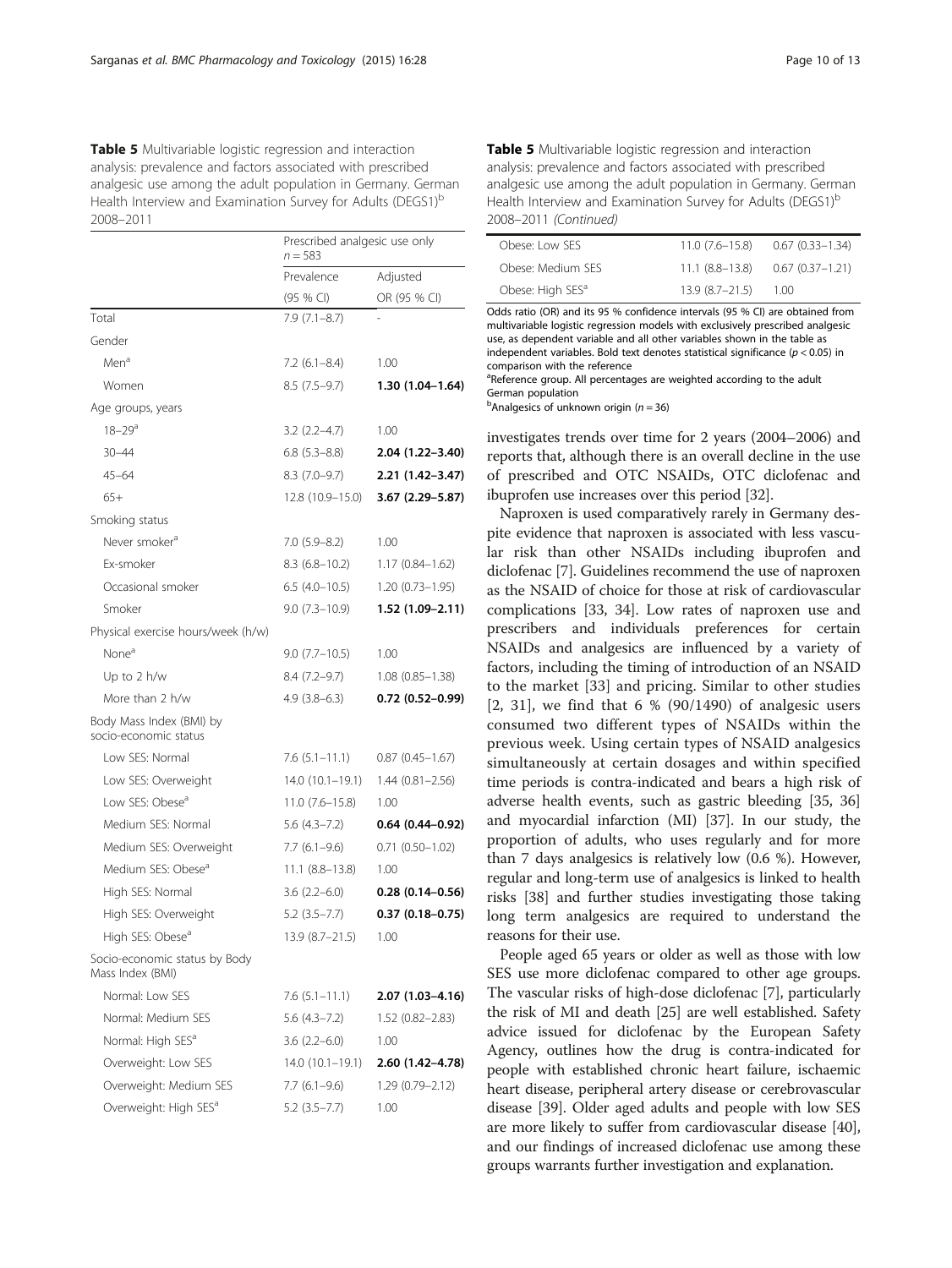We found in our study that the rise in analgesic use over the past decade occurred mainly among those aged 30–44 years consistent with others reporting that younger people use more OTC analgesics than older people and that older people use more prescribed analgesics than younger people [[31,](#page-11-0) [41](#page-12-0)]. We found women consume more analgesics than men, particularly more ibuprofen and paracetamol, consistent with others [[31](#page-11-0), [41](#page-12-0)–[44](#page-12-0)]. There is evidence of a social gradient in analgesic use in Germany, in line with other studies conducted in European countries [\[2](#page-11-0), [45\]](#page-12-0). People with low SES take more prescribed analgesics compared to those with high SES and high educational levels.

In our study certain health-behaviour factors were related to analgesics use. Similar to other studies, smoking was associated with a high prevalence of analgesic use [\[41](#page-12-0), [46, 47\]](#page-12-0). This could be due to the fact that smoking is strongly associated with having more pain [\[48](#page-12-0), [49](#page-12-0)]. We also observed a significant association between obesity and consuming more prescribed analgesics. Toblin et al. [[50\]](#page-12-0) have found that obesity was a risk factor for pain. Furthermore, in a Swedish study, being overweight was associated with more prescribed analgesic use among men and with more OTC analgesic use among women [[41](#page-12-0)]. The association between obesity with activity difficulty because of pain was previously studied [[51](#page-12-0)]. In our study, adults performing physical exercise for more than 4 h per week used fewer analgesics. Another study reported associations between higher exercise activities and more OTC consumption compared to prescribed analgesic use [\[52\]](#page-12-0).

One of the main strengths of our study is the large nationally representative sample of non-institutionalised adults in Germany [\[22\]](#page-11-0). However, we recognise that response rates among newly recruited study participants in DEGS1 are lower than response rates of former GNHIES98 participants (42 % versus 62 %) [\[15](#page-11-0)]. We attempted to minimise response bias by applying corrective weights in our analysis. In both national surveys, GNHIES98 and DEGS1, people with severe diseases and impairments are likely to be under-represented and this analysis had an upper age limit of inclusion of 79 years. This could possibly have resulted in an underestimation of analgesic use.

In GNHIES98 and DEGS1 information on drug use was collected directly from participants and both, prescribed and OTC analgesic use was recorded. Collecting selfreported information on the use of medicines has strengths and limitations. Robust data collection methods using standardised CAPIs and scanning of original medicines packaging at the study centre improves the validation of self-reported medicines use [[53](#page-12-0)]. By scanning the central pharmaceutical number, all information on the preparation, such as the name and ATC code, are transferred automatically to the database reducing the likelihood of transcription error. Restricting data collection in the survey to drug use during the last 7-days attempts to minimise errors due to poor memory, however the possibility of recall bias cannot be excluded. Furthermore, medicines used cyclically within and out of this 7-day time period could lead to misclassification and may potentially overestimate or underestimate the use of certain medicines.

# Conclusions

Based on nationally representative data the present study found that about one in five adults in Germany utilizes analgesics in a typical week. Rising use of analgesics over time is predominantly explained by increasing analgesics use among those aged 30–44 years and by rising OTC analgesic use, particularly among women and those with low SES. Levels of prescribed analgesic use in Germany remain the same as a decade ago. Ibuprofen is the most commonly used analgesic and women use more ibuprofen and paracetamol than men. Significant relationships exist between analgesics use and factors including age, gender, SES and health behaviour. Considering the potential harms of prolonged analgesic use, patterns of use at the population level need to be monitored in more detail. Further studies on high risk groups, those with co-morbidities, and those consuming multiple medicines are needed. Furthermore, patterns of analgesic use need to be examined in the context of pain management practice. Health policy planners and health workers face challenges with rising analgesics use and closer monitoring of adverse events and ways to minimise their risks are needed.

#### Abbreviations

ATC: Anatomical Therapeutic Chemical; AUDIT-C: Alcohol Use Disorders Identification Test; BMI: Body mass index; CAPI: Computer-assisted personal interviews; DEGS1: German Health Interview and Examination Survey for Adults 2008–2011; GNHIES98: German National Health Interview and Examination Survey 1998; ISCED-97: International Standard Classification of Educational Degrees; NSAIDs: Non-steroidal anti-inflammatory drugs; OR: Odds ratio; OTC: Over-the-counter; RKI: Robert Koch Institute; SES: Socio-economic status.

#### Competing interests

The authors declare that they have no competing interests. All authors have completed the Unified Competing Interest form (available on request from the corresponding author). This study has been funded by the German Federal Ministry of Health (BMG) and the Robert Koch Institute.

#### Authors' contributions

GS conducted the statistical analyses and interpretation of results, wrote and finalised the manuscript. AKB and IKW provided the literature review, assisted in interpreting results and in writing the manuscript. WZ, DG and ASR assisted in the data collection and analysis. CSN provided specific knowledge and reviewed the manuscript. HK generated the original idea, coordinated, conceptualized and conducted the project. All authors read and approved the final manuscript.

#### Authors' information

Not applicable.

#### Availability of data and materials Not applicable.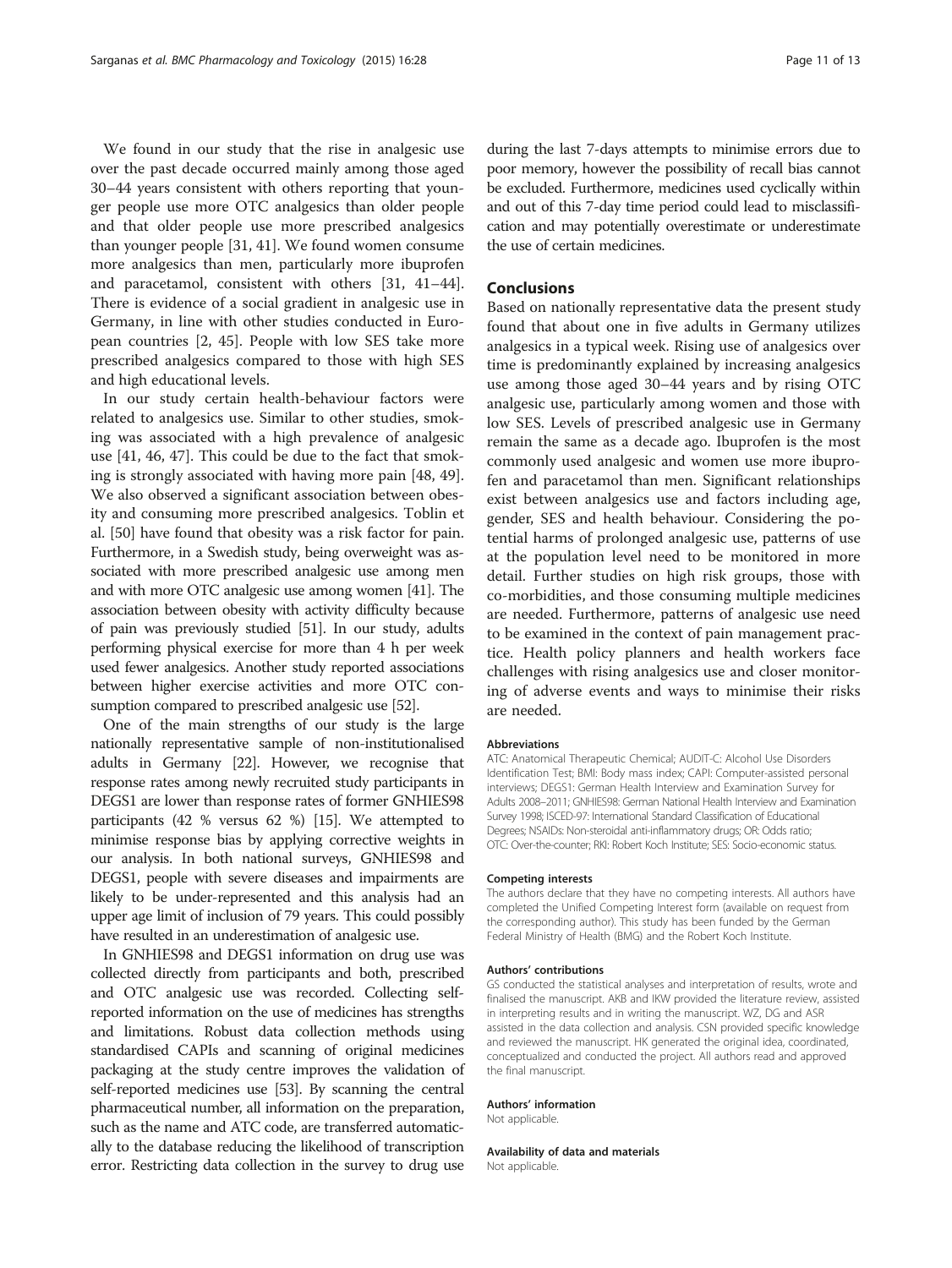#### <span id="page-11-0"></span>Acknowledgements

We thank the survey participants for contributing towards our understanding of analgesics use in the population. This study has been financed by the German Federal Ministry of Health and by the Robert Koch Institute.

#### Funding

The study has been financed by the German Federal Ministry of Health and by the Robert Koch Institute.

#### Received: 10 April 2015 Accepted: 22 September 2015 Published online: 01 October 2015

#### References

- 1. McGettigan P, Henry D. Use of Non-Steroidal Anti-Inflammatory Drugs That Elevate Cardiovascular Risk: An Examination of Sales and Essential Medicines Lists in Low-, Middle-, and High-Income Countries. PLoS Med. 2013;10(2):e1001388.
- 2. Fosbøl EL, Gislason GH, Jacobsen S, Abildstrom SZ, Hansen ML, Schramm TK, et al. The pattern of use of non-steroidal anti-inflammatory drugs (NSAIDs) from 1997 to 2005: a nationwide study on 4.6 million people. Pharmacoepidemiol Drug Saf. 2008;17(8):822–33.
- 3. Fendrick AM, Pan DE, Johnson GE. OTC analgesics and drug interactions: clinical implications. Osteopathic medicine and primary care. 2008;2:2.
- 4. Roumie CL, Griffin MR. Over-the-counter analgesics in older adults: a call for improved labelling and consumer education. Drugs Aging. 2004;21(8):485–98.
- 5. Freytag A, Quinzler R, Freitag M, Bickel H, Fuchs A, Hansen H, et al. Use and potential risks of over-the-counter analgesics. Schmerz. 2014;28(2):175–82.
- Lewinski D, Wind S, Belgardt C, Plate V, Behles C, Schweim HG. Prevalence and safety-relevance of drug-related problems in German community pharmacies. Pharmacoepidemiol Drug Saf. 2010;19(2):141–9.
- 7. Coxib and traditional NSAID Trialists' (CNT) Collaboration. Vascular and upper gastrointestinal effects of non-steroidal anti-inflammatory drugs: meta-analyses of individual participant data from randomised trials. Lancet. 2013;382(9894):769–79.
- 8. Petrolanu G, Mengel K. Intoxikationen und Drogenfälle (intoxication and drug cases). In: Ellinger, K., Genzwürker, H.: Kursbuch Notfallmedizin (text-book emergency medicine). 2. Auflage, 343–345. Deutscher Ärzte-Verlag; 2011. (ISBN 978-3-7691-0613-8): [http://www.lehmanns.de/shop/medizin-pharmazie/](http://www.lehmanns.de/shop/medizin-pharmazie/17225857-9783769106138-kursbuch-notfallmedizin) [17225857-9783769106138-kursbuch-notfallmedizin.](http://www.lehmanns.de/shop/medizin-pharmazie/17225857-9783769106138-kursbuch-notfallmedizin)
- 9. Gunnel D, Hawton K, Murray V, Garnier R, Bismuth C, Fagg J, et al. Use of paracetamol for suicide and non-fatal poisoning in the UK and France: are restrictions on availability justified? J Epidemiol Community Health. 1997;51:175–9.
- 10. Hawton K, Bergen H, Simkin S, Dodd S, Pocock P, Bernal W, et al. Long term effect of reduced pack sizes of paracetamol on poisoning deaths and liver transplant activity in England and Wales: interrupted time series analyses. BMJ. 2013;346:f403.
- 11. Nourjah P, Ahmad SR, Karwoski C, Willy M. Estimates of acetaminophen (Paracetomal)-associated overdoses in the United States. Pharmacoepidemiol Drug Saf. 2006;15(6):398–405.
- 12. aerzteblatt.de. Paracetamol: Ab zehn Gramm nur noch auf Rezept (paracetamol: from ten grams upwards only with prescription). [http://www.aerzteblatt.de/nachrichten/35993/Paracetamol-Ab-zehn-Gramm](http://www.aerzteblatt.de/nachrichten/35993/Paracetamol-Ab-zehn-Gramm-nur-noch-auf-Rezept)[nur-noch-auf-Rezept.](http://www.aerzteblatt.de/nachrichten/35993/Paracetamol-Ab-zehn-Gramm-nur-noch-auf-Rezept) 27. March 2009.
- 13. der Arzneimittel-Hersteller B. Der Arzneimittelmarkt in Deutschland in Zahlen: Verordnungsmarkt und Selbstmedikation (The pharmaceutical market in Germany in figures: Prescription market and self-medication). Bonn: BAH; 2012.
- 14. Markets Ra. Analgesics Market in Germany to 2014 (OTC Healthcare) 2011. [30 Jan 2014]. Available from: [http://www.researchandmarkets.com/reports/](http://www.researchandmarkets.com/reports/1583700/analgesics_market_in_germany_to_2014_otc) [1583700/analgesics\\_market\\_in\\_germany\\_to\\_2014\\_otc.](http://www.researchandmarkets.com/reports/1583700/analgesics_market_in_germany_to_2014_otc)
- 15. Scheidt-Nave C, Kamtsiuris P, Gosswald A, Holling H, Lange M, Busch MA, et al. German health interview and examination survey for adults (DEGS) - design, objectives and implementation of the first data collection wave. BMC Public Health. 2012;12:730.
- 16. Gosswald A, Lange M, Kamtsiuris P, Kurth BM. DEGS: German Health Interview and Examination Survey for Adults. A nationwide cross-sectional and longitudinal study within the framework of health monitoring conducted by the Robert Koch Institute. Bundesgesundheitsbl Gesundheitsforsch Gesundheitsschutz. 2012;55(6–7):775–80.
- 17. United Nations Educational Scientific and Cultural Organization (UNESCO). International Standard Classification of Education. Geneva, Switzerland: UNESCO; 1997.
- 18. Lampert T, Kroll LE, Von Der Lippe E, Müters S, Stolzenberg H. Socioeconomic status and health: Results of the German Health Interview and Examination Survey for Adults (DEGS1) [Sozioökonomischer Status und Gesundheit: Ergebnisse der Studie zur Gesundheit Erwachsener in Deutschland (DEGS1)]. Bundesgesundheitsbl Gesundheitsforsch Gesundheitsschutz. 2013;56(5–6):814–21.
- 19. Krug S, Jordan S, Mensink GB, Muters S, Finger J, Lampert T. Physical activity: results of the German Health Interview and Examination Survey for Adults (DEGS1). Bundesgesundheitsbl Gesundheitsforsch Gesundheitsschutz. 2013;56(5–6):765–71.
- 20. Bush K, Kivlahan DR, McDonell MB, Fihn SD, Bradley KA. for the Ambulatory Care Quality Improvement Project. The AUDIT Alcohol Consumption Questions (AUDIT-C): An Effective Brief Screening Test for Problem Drinking. Arch Intern Med. 1998;158(16):1789–95.
- 21. Reinert DF, Allen JP. The Alcohol Use Disorders Identification Test: An Update of Research Findings. Alcohol Clin Exp Res. 2007;31(2):185–99.
- 22. Kamtsiuris P, Lange M, Hoffmann R, Schaffrath Rosario A, Dahm S, Kuhnert R, et al. The first wave of the German Health Interview and Examination Survey for Adults (DEGS1): sample design, response, weighting and representativeness. Bundesgesundheitsbl Gesundheitsforsch Gesundheitsschutz. 2013;56(5–6):620–30.
- 23. Kaufman DW, Kelly JP, Rosenberg L, Anderson TE, Mitchell AA. Recent patterns of medication use in the ambulatory adult population of the united states: The slone survey. JAMA. 2002;287(3):337–44.
- 24. Duong M, Salvo F, Pariente A, Abouelfath A, Lassalle R, Droz C, et al. Usage patterns of 'over-the-counter' vs. prescription-strength nonsteroidal antiinflammatory drugs in France. Br J Clin Pharmacol. 2014;77(5):887–95.
- 25. Fosbol EL, Gislason GH, Jacobsen S, Folke F, Hansen ML, Schramm TK, et al. Risk of Myocardial Infarction and Death Associated With the Use of Nonsteroidal Anti-Inflammatory Drugs (NSAIDs) Among Healthy Individuals: A Nationwide Cohort Study. Clin Pharmacol Ther. 2009;85(2):190–7.
- 26. American College of Preventive Medicine. Over-The-Counter Medications: Use In General And Special Populations, Therapeutic Errors, Misuse, Storage and Disposal 2011. [27th Jan 2014]. Available from: [www.acpm.org/](http://www.acpm.org/resource/resmgr/timetools-files/otcmedsclinicalreference.pdf) [resource/resmgr/timetools-files/otcmedsclinicalreference.pdf.](http://www.acpm.org/resource/resmgr/timetools-files/otcmedsclinicalreference.pdf)
- 27. Fuchs J, Rabenberg M, Scheidt-Nave C. Prevalence of selected musculoskeletal conditions in Germany: results of the German Health Interview and Examination Survey for Adults (DEGS1). Bundesgesundheitsbl Gesundheitsforsch Gesundheitsschutz. 2013;56(5–6):678–86.
- 28. Schjerning Olsen A-M, Fosbøl EL, Lindhardsen J, Folke F, Charlot M, Selmer C, et al. Duration of Treatment With Nonsteroidal Anti-Inflammatory Drugs and Impact on Risk of Death and Recurrent Myocardial Infarction in Patients With Prior Myocardial Infarction: A Nationwide Cohort Study. Circulation. 2011;123(20):2226–35.
- 29. Wilcox CM, Cryer B, Triadafilopoulos G. Patterns of use and public perception of over-the-counter pain relievers: focus on nonsteroidal antiinflammatory drugs. J Rheumatol. 2005;32(11):2218–24.
- 30. Hudec R, Kriska M, Bozekova L, Foltan V. Comparison of NSAID consumption in Slovakia, Finland and Norway. Bratisl Lek Listy. 2008;109(8):370–3.
- 31. Stosic R, Dunagan F, Palmer H, Fowler T, Adams I. Responsible selfmedication: Perceived risks and benefits of over-the-counter analgesic use. Int J Pharm Pract. 2011;19(4):236–45.
- 32. Petric M, Tasic L, Sukljevic S. Nonsteroidal anti-inflammatory drug usage and gastrointestinal outcomes in the Republic of Serbia. J Pain Palliat Care Pharmacother. 2009;23(1):40–7.
- 33. Conaghan P. A turbulent decade for NSAIDs: update on current concepts of classification, epidemiology, comparative efficacy, and toxicity. Rheumatol Int. 2012;32(6):1491–502.
- 34. Chan FK, Abraham NS, Scheiman JM, Laine L. Management of patients on nonsteroidal anti-inflammatory drugs: a clinical practice recommendation from the First International Working Party on Gastrointestinal and Cardiovascular Effects of Nonsteroidal Anti-inflammatory Drugs and Antiplatelet Agents. Am J Gastroenterol. 2008;103(11):2908–18.
- 35. Gabriel SE, Jaakkimainen L, Bombardier C. Risk for serious gastrointestinal complications related to use of nonsteroidal anti-inflammatory drugs. A meta-analysis. Ann Intern Med. 1991;115(10):787–96.
- 36. Biskupiak JE, Brixner DI, Howard K, Oderda GM. Gastrointestinal complications of over-the-counter nonsteroidal antiinflammatory drugs. J Pain Palliat Care Pharmacother. 2006;20(3):7–14.